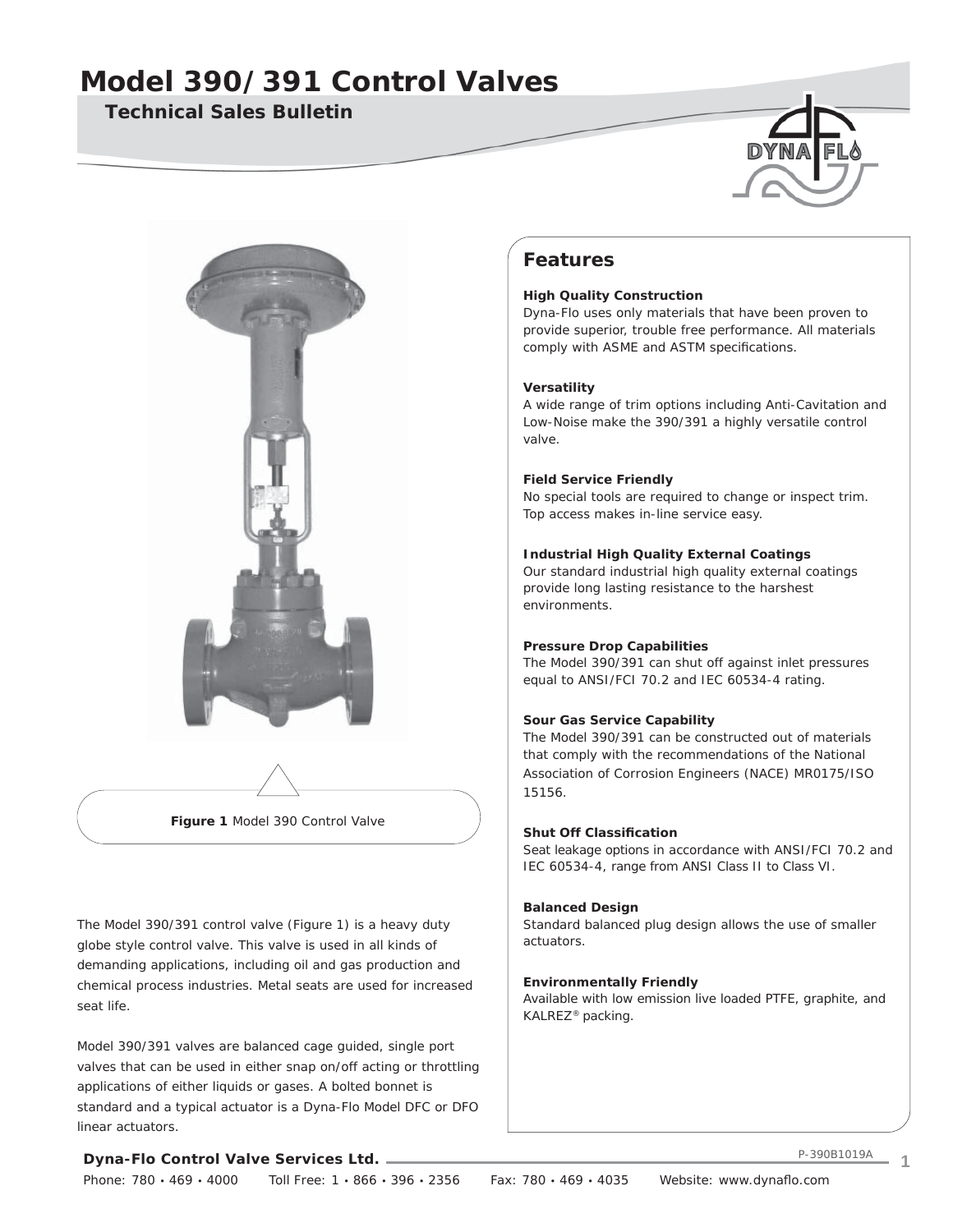**Technical Sales Bulletin**

## **SPECIFICATIONS**

#### **Confi gurations**

 The Model 390 control valve is a high capacity single port, globe style valve with a bolted type bonnet. The standard valve plug action is push down to close. Refer to Table 1.

Consult your Dyna-Flo sales office for other available configurations.

#### **Sizes and Connection Styles (Refer to Table 1)**

| Model:      | 390 & 391                           |
|-------------|-------------------------------------|
| Size:       | $2$ ", $3$ ", $4$ ", $6$ "          |
| Body:       | Globe (All Sizes), Angle (2" to 6") |
| Rating:     | ASME Class 900 & 1500               |
| Connection: | RF / RTJ / BWE - All Sizes          |

#### **Maximum Inlet Pressures and Temperatures**

 Flanged valves consistent with ASME Class 900 and 1500 rating as per ASME B16.34, unless limited.

#### **Maximum Pressure Drops**

 **Standard Valve Trim:** Refer to Figure 9. **Anti-Cavitation 2 Stage Trim:** 2,160 Psi (14,893 kPa). **Anti-Cavitation 3 Stage Trim:** 3,000 Psi (20,684 kPa). **Low-Noise Valve Trim:** Figure 9.

#### **Characteristic and Flow Direction**

- Equal Percentage (Standard) Flow Down
- Modified Equal Percentage Flow Down
- Linear Flow Down
- Low-Noise III (Linear) Flow Up
- Anti-Cavitation 1-Stage (Linear) Flow Down
- Anti-Cavitation 2-Stage (Linear) Flow Down

#### **Dimensions**

 **Valve and Actuator Outline Dimension Diagram** Refer to Figure 2.

**Valve and Actuator Assembly Dimensions** Refer to Tables 6 to 11.

**Dyna-Flo Control Valve Services Ltd.**

**Approximate Valve Body and Actuator Weights** Refer to Table 5.

#### **Materials**

Body and bonnet material options include:

LCC (A350-LF2 optional\* bonnet material)

WCC (A350-LF2 optional\* bonnet material)

WC9 (A182-F22 optional\* bonnet material)

CF8M (A182-F316 optional\* bonnet material)

**\*NOTE:** Dyna-Flo reserves the right to substitute a cast material with the forged bar equivalent in the event a casting is not available.

 Refer to Figure 9 for valve construction material temperature limitations. Refer to Table 14 for trim selections.

**Cross-Section of the Model 390 Control Valves** Refer to Figure 3.

**Port Diameters and Maximum Valve Plug Travel** Refer to Tables 3 and 4.

#### **Packing Type and Examples**

 The Standard packing is PTFE V-ring. Live-loaded low emission, graphite, KALREZ® and other packing arrangements are available. Refer to Figure 8.

#### **Maximum Valve Sizing Coefficients**

For standard coefficients at maximum travel, refer to Table 16 & 17. For full list of coefficients refer to document P-CVSM.

#### **Service Application**

Refer to Tables 12 - 15.

For more information and other options contact your Dyna-Flo sales office.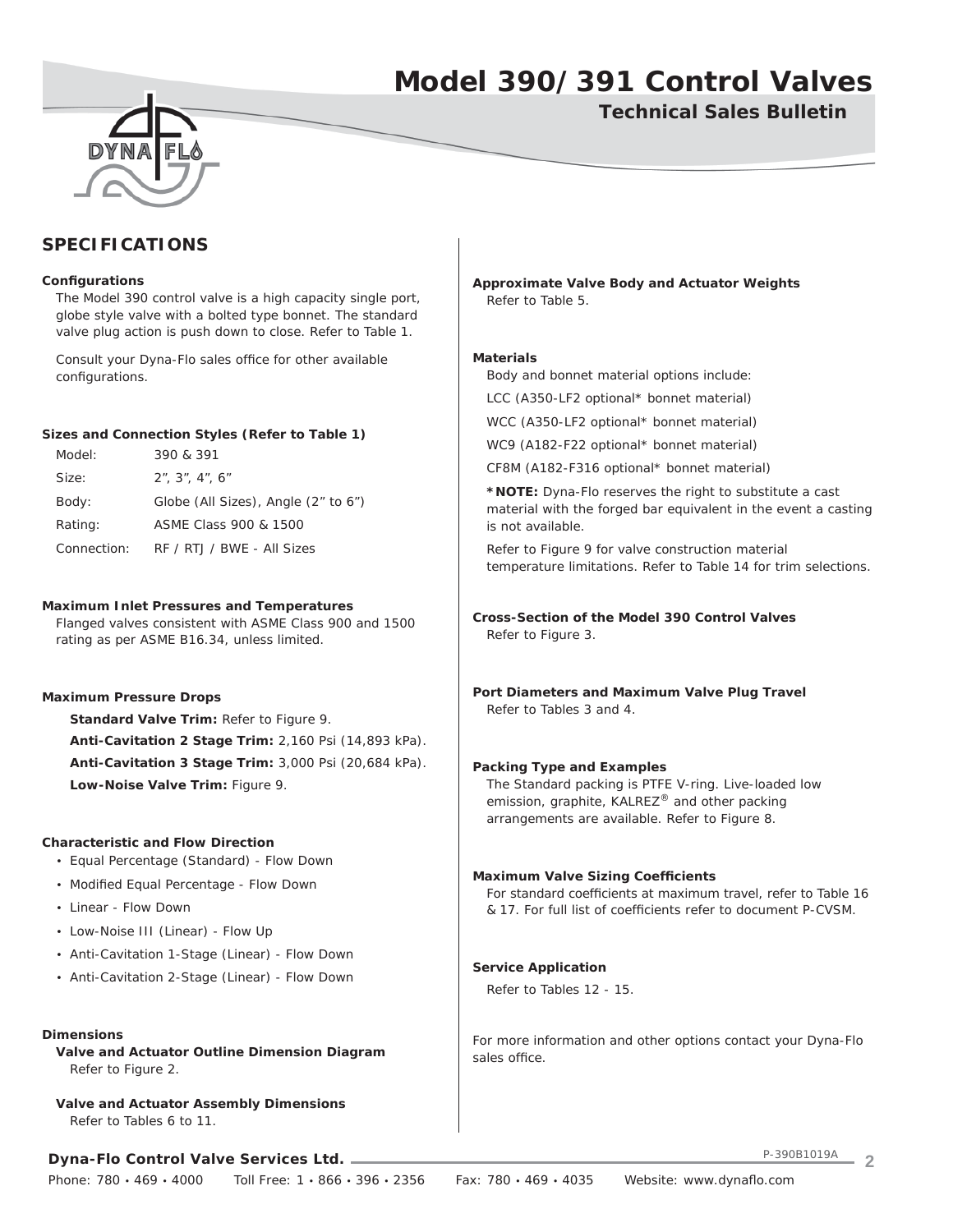**Technical Sales Bulletin**

Г

| DYNA FLY |  |
|----------|--|
|          |  |
|          |  |

|                       | <b>Available Valve Configurations</b>       |                           |                                                    |                           | Table 1            |  |  |  |
|-----------------------|---------------------------------------------|---------------------------|----------------------------------------------------|---------------------------|--------------------|--|--|--|
| <b>End Connection</b> |                                             |                           |                                                    |                           |                    |  |  |  |
| <b>Valve Model</b>    | <b>Valve Size</b><br>Inch                   |                           | RF <sup>(1)</sup> and RTJ <sup>(2)</sup> (Flanged) |                           | BWE <sup>(3)</sup> |  |  |  |
|                       |                                             | ASME Class 900/1500       | ASME Class 900                                     | ASME Class 1500           |                    |  |  |  |
|                       | 2                                           | $\checkmark$              | $\boldsymbol{\mathsf{x}}$                          | $\boldsymbol{\mathsf{x}}$ | $\checkmark$       |  |  |  |
| 390                   | 3/4/6                                       | $\pmb{\times}$            | $\checkmark$                                       | ✓                         | $\checkmark$       |  |  |  |
|                       | 2                                           | $\checkmark$              | $\boldsymbol{\mathsf{x}}$                          | $\boldsymbol{\mathsf{x}}$ | ✓                  |  |  |  |
| 390A                  | 3/4/6                                       | $\mathbf x$               | $\mathbf x$                                        | $\checkmark$              | ✓                  |  |  |  |
|                       | 2                                           | ✓                         | $\pmb{\times}$                                     | $\pmb{\times}$            | ✓                  |  |  |  |
| 391                   | 3/4/6                                       | $\pmb{\times}$            | $\checkmark$                                       | $\checkmark$              | $\checkmark$       |  |  |  |
| 391A                  | 2                                           | $\checkmark$              | $\pmb{\times}$                                     | $\boldsymbol{\mathsf{x}}$ | ✓                  |  |  |  |
|                       | 3/4/6                                       | $\boldsymbol{\mathsf{x}}$ | $\boldsymbol{\mathsf{x}}$                          | ✓                         | $\checkmark$       |  |  |  |
|                       | 1 - $RF$ = Raised Face.                     |                           |                                                    |                           |                    |  |  |  |
| Notes:                | $2 - RTJ = Ring Type Joint.$                |                           |                                                    |                           |                    |  |  |  |
|                       | 3 - BWE = Butt Weld (ASME Class 1500 Only). |                           |                                                    |                           |                    |  |  |  |

| Table 2<br><b>Standard Shut-Off Classifications</b> (in accordance with ANSI/FCI 70.2 and IEC 60534-4) |                                                  |                                          |          |                                              |  |  |  |  |
|--------------------------------------------------------------------------------------------------------|--------------------------------------------------|------------------------------------------|----------|----------------------------------------------|--|--|--|--|
| <b>Valve Model</b>                                                                                     | <b>Seal Option</b>                               | <b>Port Diameter</b><br>$inch$ ( $mm$ )  |          | <b>Shut-Off Class</b>                        |  |  |  |  |
|                                                                                                        |                                                  | 1-7/8 to 5-3/8                           | Standard | Class V - up to $450^{\circ}F(232^{\circ}C)$ |  |  |  |  |
| 390 & 390A                                                                                             | Spring-Loaded Seal                               | $(47.6 \text{ to } 136.5)$               | Optional | Class IV                                     |  |  |  |  |
|                                                                                                        | Spring-Loaded Seal                               | $1 - 7/8$ to 5-3/8                       | Standard | Class V - up to $600^{\circ}F(316^{\circ}C)$ |  |  |  |  |
|                                                                                                        | with PEEK <sup>(1)</sup> Anti-Extrusion<br>Rings | $(47.6 \text{ to } 136.5)$               | Optional | Class IV                                     |  |  |  |  |
|                                                                                                        |                                                  | $1-7/8$ (47.6 mm)                        | Only     | Class II                                     |  |  |  |  |
|                                                                                                        | Double Piston Rings                              | $2 - 7/8$ to $3 - 5/8$                   | Standard | Class II                                     |  |  |  |  |
|                                                                                                        |                                                  | $(73.0 \text{ to } 92.1)$                | Optional | Class III                                    |  |  |  |  |
| 391 & 391A                                                                                             | Double Piston Rings                              | 4-3/8 and Larger<br>$(111.1$ and Larger) | Standard | Class III                                    |  |  |  |  |
|                                                                                                        | <b>Triple Piston Rings</b>                       | 4-3/8 and Larger<br>(111.1 and Larger)   | Optional | Class IV                                     |  |  |  |  |
| Notes:                                                                                                 | <b>1</b> - PEEK = PolyEtherEther Ketone.         |                                          |          |                                              |  |  |  |  |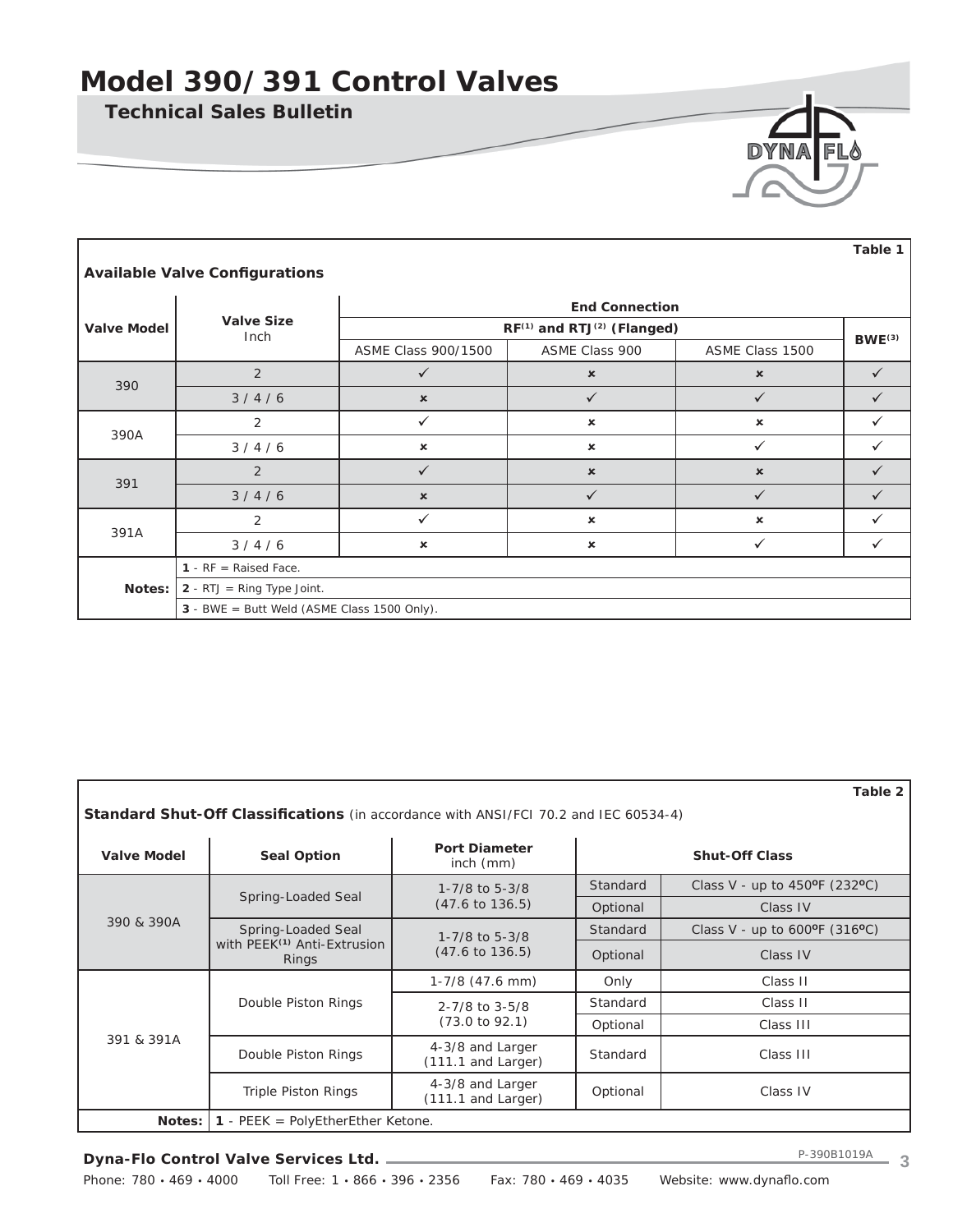

**Technical Sales Bulletin**

**Table 3**

| Globe Valve Port Diameters, Valve Plug Travel and Yoke Boss Diameter |                                     |         |            |                      |                |                       |              |                      |                 |                    |
|----------------------------------------------------------------------|-------------------------------------|---------|------------|----------------------|----------------|-----------------------|--------------|----------------------|-----------------|--------------------|
| Valve                                                                |                                     |         |            | <b>Port Diameter</b> |                | <b>Maximum Travel</b> |              | <b>Stem Diameter</b> |                 | Yoke Boss Diameter |
| <b>Size</b>                                                          | Characteristic                      | Model   | Inch       | mm                   | Inch           | mm                    | Inch         | mm                   | Inch            | mm                 |
|                                                                      |                                     |         |            |                      |                |                       | 1/2          | 12.7                 | $2 - 13/16$     | 71.4               |
|                                                                      | Equal Percentage                    | 390/391 | $1 - 7/8$  | 47.6                 | $1 - 1/8$      | 28.6                  | 3/4          | 19.1                 | $3 - 9/16$      | 90.5               |
| $\overline{2}$                                                       | Modified Equal Percentage           |         |            |                      |                |                       | 1/2          | 12.7                 | $2 - 13/16$     | 71.4               |
|                                                                      | Linear<br>Low-Noise III A1          | 390/391 | $1 - 7/8$  | 47.6                 | $1 - 1/2$      | 38.1                  | 3/4          | 19.1                 | $3 - 9/16$      | 90.5               |
|                                                                      |                                     |         |            |                      |                |                       | 1/2          | 12.7                 | $2 - 13/16$     | 71.4               |
|                                                                      | Anti-Cavitation 2 Stage             | 390     | $1 - 3/4$  | 44.5                 | 2              | 50.8                  | 3/4          | 19.1                 | $3 - 9/16$      | 90.5               |
|                                                                      | Equal Percentage                    | 390/391 | $2 - 7/8$  | 73.0                 | $1 - 1/2$      | 38.1                  | 1/2          | 12.7                 | $2 - 13/16$     | 71.4               |
|                                                                      |                                     |         |            |                      |                |                       | 3/4          | 19.1                 | $3 - 9/16$      | 90.5               |
|                                                                      | Modified Equal Percentage<br>Linear | 390/391 | $2 - 7/8$  | 73.0                 | 2              | 50.8                  | 1/2          | 12.7                 | $2 - 13/16$     | 71.4               |
| 3                                                                    | Low-Noise III A1 / B1               |         |            |                      |                |                       | 3/4          | 19.1                 | $3 - 9/16$      | 90.5               |
|                                                                      |                                     |         | $2 - 1/2$  |                      |                |                       | 1/2          | 12.7                 | $2 - 13/16$     | 71.4               |
|                                                                      | Anti-Cavitation 2 Stage             | 390     |            | 63.5                 | $2 - 1/2$      | 63.5                  | 3/4          | 19.1                 | $3 - 9/16$      | 90.5               |
|                                                                      | Anti-Cavitation 3 Stage             | 390     |            |                      |                |                       | 1/2          | 12.7                 | $2 - 13/16$     | 71.4               |
|                                                                      |                                     |         | $1 - 7/8$  | 47.6                 |                | $2 - 1/2$<br>63.5     | 3/4          | 19.1                 | $3 - 9/16$      | 90.5               |
|                                                                      | Equal Percentage                    | 390/391 | $3 - 5/8$  | 92.1                 | $1 - 1/2$      | 38.1                  | 3/4          | 19.1                 | $3 - 9/16$      | 90.5               |
|                                                                      |                                     |         |            |                      |                |                       | 1            | 25.4                 | 5               | 127                |
|                                                                      | Modified Equal Percentage<br>Linear | 390/391 | $3 - 5/8$  | 92.1                 | $\overline{2}$ | 50.8                  | 3/4          | 19.1                 | $3 - 9/16$      | 90.5               |
|                                                                      | Low-Noise III A1 / B1 / C3          |         |            |                      |                |                       | $\mathbf{1}$ | 25.4                 | 5               | 127                |
| 4                                                                    | Low-Noise III D3                    | 390/391 | $2 - 7/8$  | 73.0                 | 2              | 50.8                  | 3/4          | 19.1                 | $3 - 9/16$      | 90.5               |
|                                                                      |                                     |         |            |                      |                |                       | 1            | 25.4                 | 5               | 127                |
|                                                                      | Anti-Cavitation 2 Stage             | 390     | $3 - 7/16$ | 87.3                 | 3              | 76.2                  | 3/4          | 19.1                 | $3 - 9/16$      | 90.5               |
|                                                                      |                                     |         |            |                      |                |                       | $\mathbf{1}$ | 25.4                 | 5               | 127                |
|                                                                      | Anti-Cavitation 3 Stage             | 390     | $2 - 7/8$  | 73.0                 | 3              | 76.2                  | 3/4          | 19.1                 | $3 - 9/16$      | 90.5               |
|                                                                      |                                     |         |            |                      |                |                       | 1            | 25.4                 | 5               | 127                |
|                                                                      | Equal Percentage                    | 390/391 | $5 - 3/8$  | 136.5                | $2 - 1/2$      | 63.5                  | 3/4          | 19.1                 | $3 - 9/16$      | 90.5               |
|                                                                      |                                     |         |            |                      |                |                       | $\mathbf{1}$ | 25.4                 | 5               | 127                |
|                                                                      | Modified Equal Percentage<br>Linear | 390/391 | $5 - 3/8$  | 136.5                | 3              | 76.2                  | 3/4          | 19.1                 | $3 - 9/16$      | 90.5               |
|                                                                      | Low-Noise III A1 / B1 / C3          |         |            |                      |                |                       | $\mathbf{1}$ | 25.4                 | 5               | 127                |
| 6                                                                    | Low-Noise III D1                    | 390/391 | $4 - 3/8$  | 111.1                | 3              | 76.2                  | 3/4          | 19.1                 | $3 - 9/16$      | 90.5               |
|                                                                      |                                     |         |            |                      |                |                       | $\mathbf{1}$ | 25.4                 | $5\overline{)}$ | 127                |
|                                                                      | Anti-Cavitation 2 Stage             | 390     | $5 - 1/4$  | 133.4                | 4              | 101.6                 | 3/4          | 19.1                 | $3 - 9/16$      | 90.5               |
|                                                                      |                                     |         |            |                      |                |                       | $\mathbf{1}$ | 25.4                 | 5               | 127                |
|                                                                      | Anti-Cavitation 3 Stage             | 390     | $4 - 9/16$ | 115.9                | $\overline{4}$ | 101.6                 | 3/4          | 19.1                 | $3 - 9/16$      | 90.5               |
|                                                                      |                                     |         |            |                      |                |                       | $\mathbf{1}$ | 25.4                 | $\sqrt{5}$      | 127                |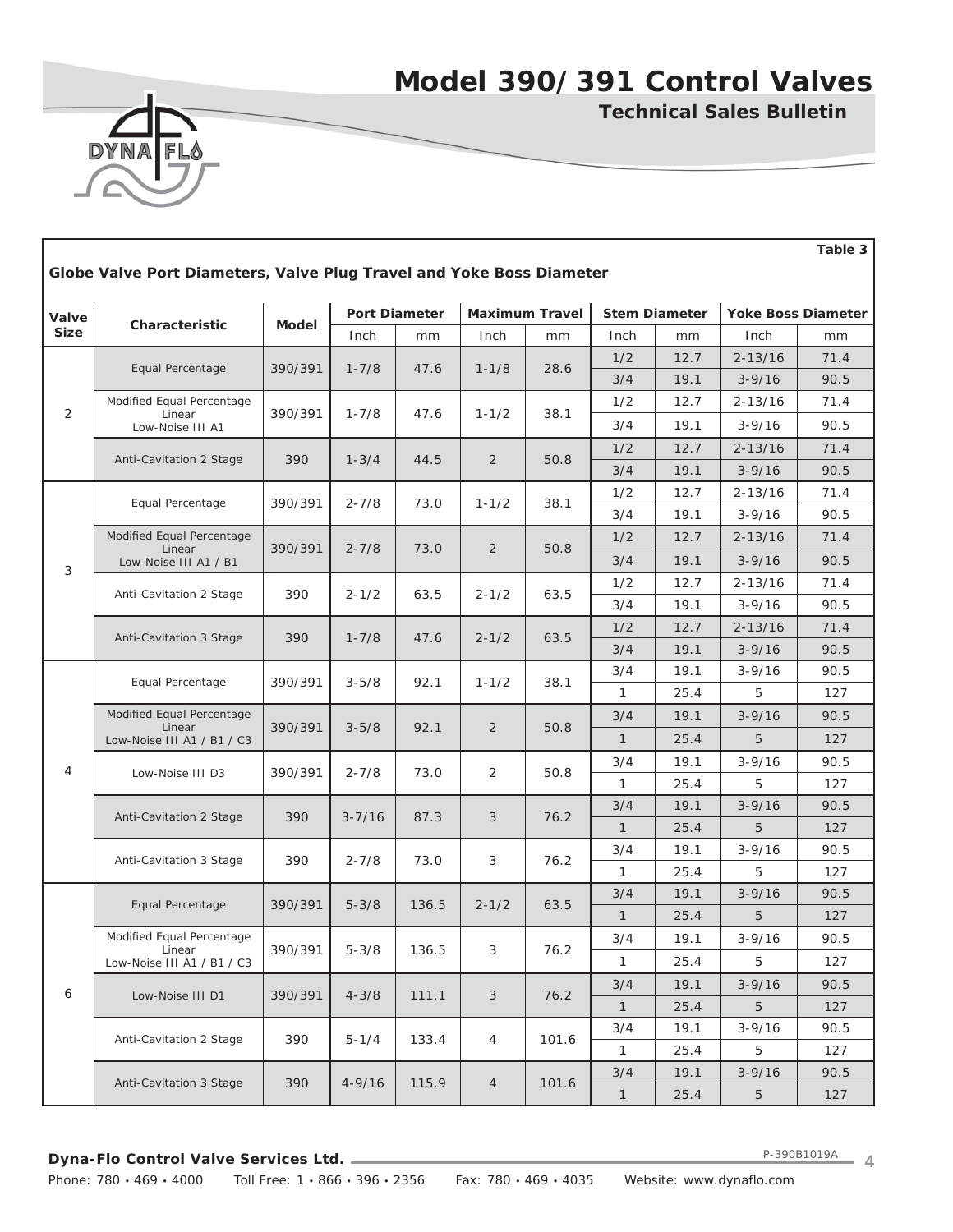**Technical Sales Bulletin**

Г



|                                                                      | Table 4                             |              |                      |      |           |                       |              |                      |             |                           |
|----------------------------------------------------------------------|-------------------------------------|--------------|----------------------|------|-----------|-----------------------|--------------|----------------------|-------------|---------------------------|
| Angle Valve Port Diameters, Valve Plug Travel and Yoke Boss Diameter |                                     |              |                      |      |           |                       |              |                      |             |                           |
| Valve                                                                |                                     |              | <b>Port Diameter</b> |      |           | <b>Maximum Travel</b> |              | <b>Stem Diameter</b> |             | <b>Yoke Boss Diameter</b> |
| <b>Size</b>                                                          | Characteristic                      | <b>Model</b> | Inch                 | mm   | Inch      | mm                    | Inch         | mm                   | Inch        | mm                        |
|                                                                      |                                     |              |                      |      |           |                       | 1/2          | 12.7                 | $2 - 13/16$ | 71.4                      |
|                                                                      | Equal Percentage                    | 390/391      | $1 - 7/8$            | 47.6 | $1 - 1/8$ | 28.6                  | 3/4          | 19.1                 | $3 - 9/16$  | 90.5                      |
|                                                                      | Modified Equal Percentage           |              |                      |      |           |                       | 1/2          | 12.7                 | $2 - 13/16$ | 71.4                      |
| 2                                                                    | Linear<br>Low-Noise III A1          | 390/391      | $1 - 7/8$            | 47.6 | $1 - 1/2$ | 38.1                  | 3/4          | 19.1                 | $3 - 9/16$  | 90.5                      |
|                                                                      | Anti-Cavitation 2 Stage             | 390          | $1 - 3/4$            | 44.5 | 2         | 50.8                  | 1/2          | 12.7                 | $2 - 13/16$ | 71.4                      |
|                                                                      |                                     |              |                      |      |           |                       | 3/4          | 19.1                 | $3 - 9/16$  | 90.5                      |
|                                                                      | Equal Percentage                    | 390/391      | $1 - 7/8$            | 47.6 | $1 - 1/8$ | 28.6                  | 1/2          | 12.7                 | $2 - 13/16$ | 71.4                      |
|                                                                      |                                     |              |                      |      |           |                       | 3/4          | 19.1                 | $3 - 9/16$  | 90.5                      |
| 3                                                                    | Modified Equal Percentage<br>Linear | 390/391      | $1 - 7/8$            | 47.6 | $1 - 1/2$ | 38.1                  | 1/2          | 12.7                 | $2 - 13/16$ | 71.4                      |
|                                                                      | Low-Noise III A1                    |              |                      |      |           |                       | 3/4          | 19.1                 | $3 - 9/16$  | 90.5                      |
|                                                                      | Anti-Cavitation 2 Stage             | 390          | $1 - 3/4$            | 44.5 | 2         | 50.8                  | 1/2          | 12.7                 | $2 - 13/16$ | 71.4                      |
|                                                                      |                                     |              |                      |      |           |                       | 3/4          | 19.1                 | $3 - 9/16$  | 90.5                      |
|                                                                      | Equal Percentage                    | 390/391      | $2 - 7/8$            | 73.0 | $1 - 1/2$ | 38.1                  | 3/4          | 19.1                 | $3 - 9/16$  | 90.5                      |
|                                                                      |                                     |              |                      |      |           |                       | $\mathbf{1}$ | 25.4                 | 5           | 127                       |
|                                                                      | Modified Equal Percentage<br>Linear | 390/391      | $2 - 7/8$            | 73.0 | 2         | 50.8                  | 3/4          | 19.1                 | $3 - 9/16$  | 90.5                      |
| $\overline{4}$                                                       | Low-Noise III A1 / B1               |              |                      |      |           |                       | 1            | 25.4                 | 5           | 127                       |
|                                                                      | Anti-Cavitation 2 Stage             | 390          | $2 - 1/2$            | 63.5 | $2 - 1/2$ | 63.5                  | 3/4          | 19.1                 | $3 - 9/16$  | 90.5                      |
|                                                                      |                                     |              |                      |      |           |                       | $\mathbf{1}$ | 25.4                 | 5           | 127                       |
|                                                                      | Anti-Cavitation 3 Stage             | 390          | $1 - 7/8$            | 47.6 | $2 - 1/2$ | 63.5                  | 3/4          | 19.1                 | $3 - 9/16$  | 90.5                      |
|                                                                      |                                     |              |                      |      |           |                       | $\mathbf{1}$ | 25.4                 | 5           | 127                       |
|                                                                      | Equal Percentage                    | 390/391      | $3 - 5/8$            | 92.1 | $1 - 1/2$ | 38.1                  | 3/4          | 19.1                 | $3 - 9/16$  | 90.5                      |
|                                                                      |                                     |              |                      |      |           |                       | $\mathbf{1}$ | 25.4                 | 5           | 127                       |
|                                                                      | Modified Equal Percentage<br>Linear | 390/391      | $3 - 5/8$            | 92.1 | 2         | 50.8                  | 3/4          | 19.1                 | $3 - 9/16$  | 90.5                      |
|                                                                      | Low-Noise III A1 / B1 / C3          |              |                      |      |           |                       | 1            | 25.4                 | 5           | 127                       |
| 6                                                                    | Low-Noise III D1                    | 390/391      | $2 - 7/8$            | 73.0 | 2         | 50.8                  | 3/4          | 19.1                 | $3 - 9/16$  | 90.5                      |
|                                                                      |                                     |              |                      |      |           |                       | $\mathbf{1}$ | 25.4                 | 5           | 127                       |
|                                                                      | Anti-Cavitation 2 Stage             | 390          | $3 - 7/16$           | 87.3 | 3         | 76.2                  | 3/4          | 19.1                 | $3 - 9/16$  | 90.5                      |
|                                                                      |                                     |              |                      |      |           |                       | $\mathbf{1}$ | 25.4                 | 5           | 127                       |
|                                                                      | Anti-Cavitation 3 Stage             | 390          | $2 - 7/8$            | 73.0 | 3         | 76.2                  | 3/4          | 19.1                 | $3 - 9/16$  | 90.5                      |
|                                                                      |                                     |              |                      |      |           |                       | $\mathbf{1}$ | 25.4                 | 5           | 127                       |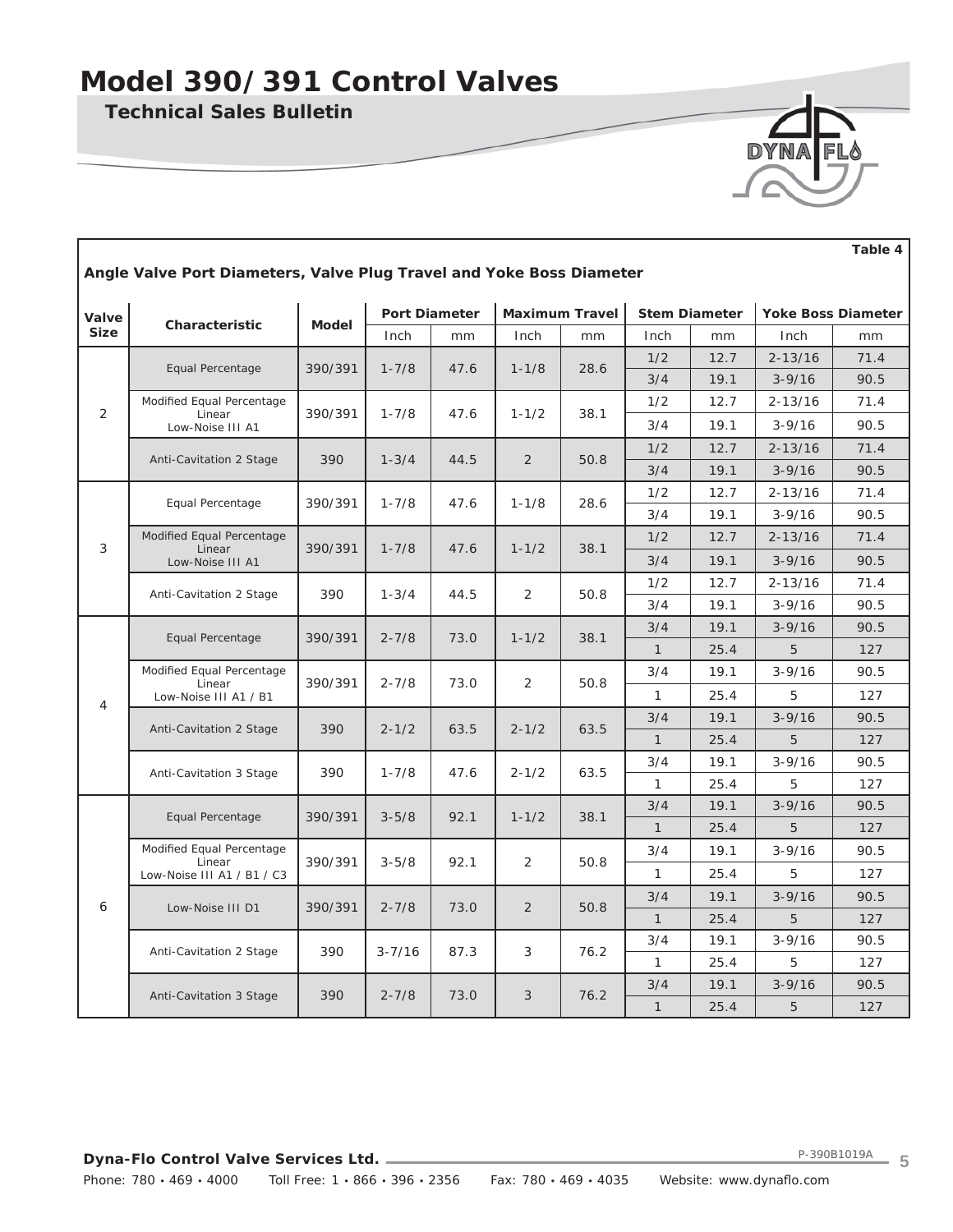

Г

**Technical Sales Bulletin**

|                                         |              |            | Table 5     |  |  |  |  |  |
|-----------------------------------------|--------------|------------|-------------|--|--|--|--|--|
| Globe Valve Approximate Weights Ib (kg) |              |            |             |  |  |  |  |  |
| <b>Valve Size</b>                       | <b>Class</b> |            | <b>Body</b> |  |  |  |  |  |
| (Inch)                                  |              | Flanged    | <b>BWE</b>  |  |  |  |  |  |
| $\overline{2}$                          | 900 / 1500   | 160(73)    | 115 (52)    |  |  |  |  |  |
| 3                                       | 900          | 275 (125)  |             |  |  |  |  |  |
| 3                                       | 1500         | 286 (130)  | 213 (97)    |  |  |  |  |  |
| 4                                       | 900          | 510 (231)  |             |  |  |  |  |  |
| $\overline{4}$                          | 1500         | 552 (250)  | 444 (201)   |  |  |  |  |  |
| 6                                       | 900          | 1125 (510) |             |  |  |  |  |  |
| $\boldsymbol{6}$                        | 1500         | 1228 (557) | 1003 (455)  |  |  |  |  |  |
| Angle Valve Approximate Weights Ib (kg) |              |            |             |  |  |  |  |  |
| Valve                                   | Class        |            | <b>Body</b> |  |  |  |  |  |
| <b>Size</b>                             |              | Flanged    | <b>BWE</b>  |  |  |  |  |  |
| $\overline{2}$                          | 900 / 1500   | 153 (69)   | 110 (50)    |  |  |  |  |  |
| 3                                       | 1500         | 272 (123)  | 173 (78)    |  |  |  |  |  |
| $\overline{4}$                          | 1500         | 399 (181)  | 258 (117)   |  |  |  |  |  |
| 6                                       | 1500         | 788 (357)  | 445 (202)   |  |  |  |  |  |

**Dyna-Flo Control Valve Services Ltd.** Phone: 780 · 469 · 4000 Toll Free: 1 · 866 · 396 · 2356 Fax: 780 · 469 · 4035 Website: www.dynaflo.com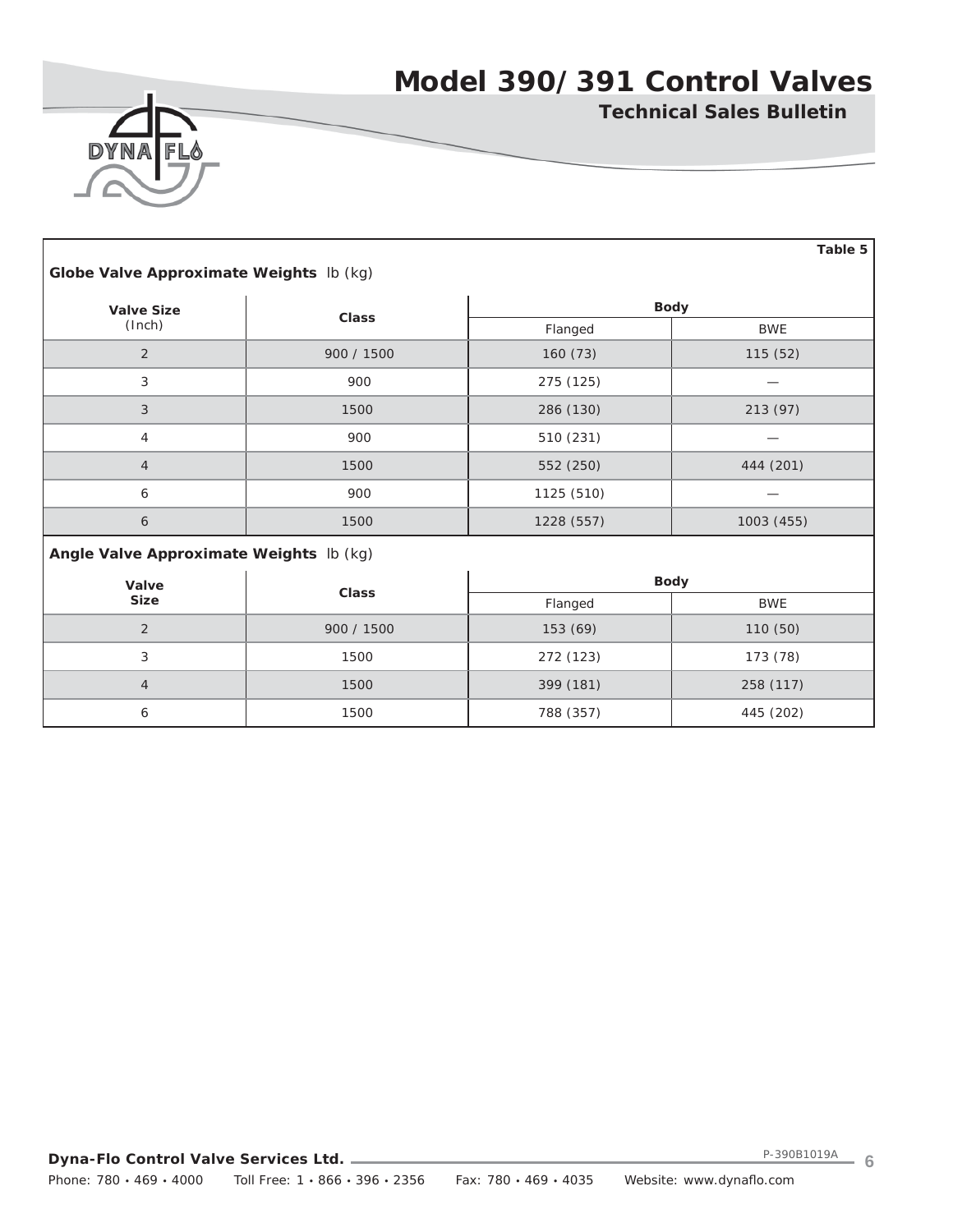**Technical Sales Bulletin**

| Standard Globe Valve Dimensions Inches (mm)<br>(Refer to Figure 2) (D dimensions will vary depending on valve stem diameter and characteristics, refer to Tables 7 to 10) |                   |             |             |             |            |              |              |             |
|---------------------------------------------------------------------------------------------------------------------------------------------------------------------------|-------------------|-------------|-------------|-------------|------------|--------------|--------------|-------------|
| <b>Valve Size</b>                                                                                                                                                         | <b>ASME Class</b> | Actuator    | Α           | G           | В          |              | D            | Е           |
| (Inch)                                                                                                                                                                    |                   | <b>Size</b> |             |             |            | <b>DFC</b>   | <b>DFO</b>   |             |
| $\overline{2}$                                                                                                                                                            | 900 / 1500 RF     | 2105        | 14.75 (375) | 7.38 (187)  | 3.06(78)   | 40.56 (1030) | 36.03 (915)  | 16.00 (406) |
| (1/2" Stem<br>$2 - 13/16"$                                                                                                                                                | 900 / 1500 RTJ    | 2105        | 14.88 (378) | 7.44 (189)  | 3.06(78)   | 40.56 (1030) | 36.03 (915)  | 16.00 (406) |
| YBD)                                                                                                                                                                      | 900 / 1500 BWE    | 2105        | 14.75 (375) | 7.38 (187)  | 3.06(78)   | 40.56 (1030) | 36.03 (915)  | 16.00 (406) |
|                                                                                                                                                                           | 900 RF            | 2105        | 17.38 (441) | 8.69(221)   | 4.75(121)  | 42.94 (1091) | 38.41 (976)  | 16.00 (406) |
| 3                                                                                                                                                                         | 900 RTJ           | 2105        | 17.50 (445) | 8.75 (222)  | 4.75 (121) | 42.94 (1091) | 38.41 (976)  | 16.00 (406) |
| (1/2" Stem<br>$2 - 13/16"$                                                                                                                                                | 1500 RF           | 2156        | 18.13 (460) | 9.06(230)   | 4.75(121)  | 42.94 (1091) | 38.41 (976)  | 18.62 (473) |
| YBD)                                                                                                                                                                      | 1500 RTJ          | 2156        | 18.25 (464) | 9.12(232)   | 4.75(121)  | 42.94 (1091) | 38.41 (976)  | 18.62 (473) |
|                                                                                                                                                                           | 1500 BWE          | 2156        | 18.13 (460) | 9.06(230)   | 4.75 (121) | 42.94 (1091) | 38.41 (976)  | 18.62 (473) |
|                                                                                                                                                                           | 900 RF            | 3156        | 17.38 (441) | 8.69(221)   | 4.75 (121) | 43.16 (1096) | 40.35 (1025) | 18.62 (473) |
| 3                                                                                                                                                                         | 900 RTJ           | 3156        | 17.50 (445) | 8.75 (222)  | 4.75 (121) | 43.16 (1096) | 40.35 (1025) | 18.62 (473) |
| (3/4" Stem<br>$3 - 9/16''$                                                                                                                                                | 1500 RF           | 3156        | 18.13 (461) | 9.06(230)   | 4.75(121)  | 43.16 (1096) | 40.35 (1025) | 18.62 (473) |
| YBD)                                                                                                                                                                      | 1500 RTJ          | 3156        | 18.25 (464) | 9.12(232)   | 4.75(121)  | 43.16 (1096) | 40.35 (1025) | 18.62 (473) |
|                                                                                                                                                                           | 1500 BWE          | 3156        | 18.13 (460) | 9.06(230)   | 4.75(121)  | 43.16 (1096) | 40.35 (1025) | 18.62 (473) |
|                                                                                                                                                                           | 900 RF            | 3156        | 20.12 (511) | 9.00(229)   | 6.88(175)  | 42.72 (1085) | 39.91 (1014) | 18.62 (473) |
| 4                                                                                                                                                                         | 900 RTJ           | 3156        | 20.25 (514) | 9.06(230)   | 6.88(175)  | 42.72 (1085) | 39.91 (1014) | 18.62 (473) |
| (3/4" Stem<br>$3 - 9/16"$                                                                                                                                                 | 1500 RF           | 3220        | 20.88 (530) | 9.51(242)   | 6.88(175)  | 48.29 (1227) | 44.50 (1130) | 21.12 (536) |
| YBD)                                                                                                                                                                      | 1500 RTJ          | 3220        | 21.00 (533) | 9.44(240)   | 6.88(175)  | 48.29 (1227) | 44.50 (1130) | 21.12 (536) |
|                                                                                                                                                                           | 1500 BWE          | 3220        | 20.88 (530) | 9.38 (238)  | 6.88(175)  | 48.29 (1227) | 44.50 (1130) | 21.12 (536) |
|                                                                                                                                                                           | 900 RF            | 3220        | 28.12 (714) | 12.19(310)  | 9.75(248)  | 50.86 (1292) | 47.07 (1196) | 21.12 (536) |
| 6                                                                                                                                                                         | 900 RTJ           | 3220        | 28.25 (718) | 12.25 (311) | 9.75(248)  | 50.86 (1292) | 47.07 (1196) | 21.12 (536) |
| (3/4" Stem<br>$3 - 9/16"$                                                                                                                                                 | 1500 RF           | 3220        | 30.25 (768) | 13.25 (337) | 9.75(248)  | 50.86 (1292) | 47.07 (1196) | 21.12 (536) |
| YBD)                                                                                                                                                                      | 1500 RTJ          | 3220        | 30.50 (775) | 13.38 (340) | 9.75(248)  | 50.86 (1292) | 47.07 (1196) | 21.12 (536) |
|                                                                                                                                                                           | 1500 BWE          | 3220        | 30.25 (768) | 13.25 (337) | 9.75 (248) | 50.86 (1292) | 47.07 (1196) | 21.12 (536) |

 **Table 6**

DYN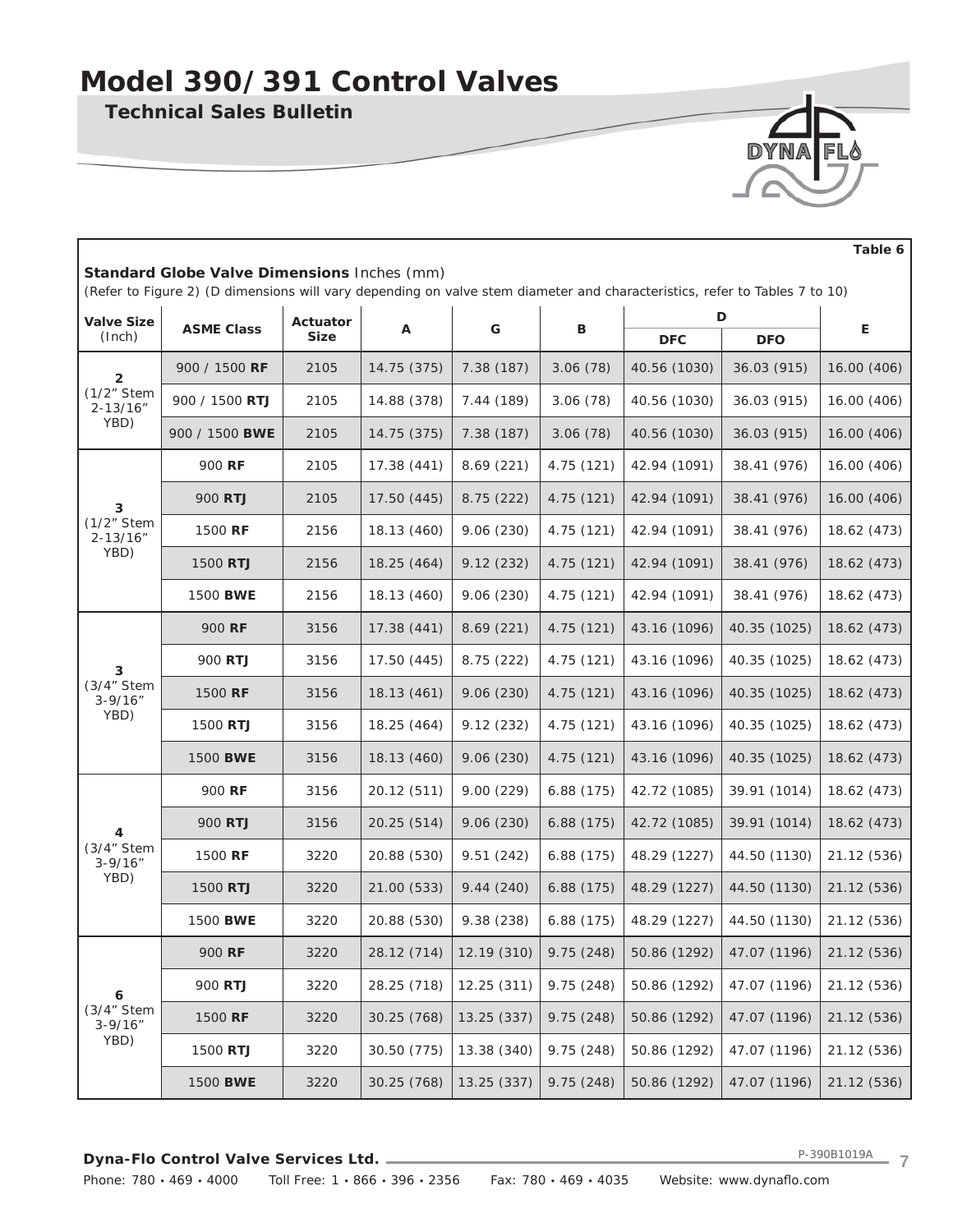



## **Dimension C for Globe Valves with Standard Bonnets**

Inch (mm) (Refer to Figure 2)

| <b>Valve Size</b>         | Dimension C       |                                              |                                           |                                     |  |  |  |
|---------------------------|-------------------|----------------------------------------------|-------------------------------------------|-------------------------------------|--|--|--|
| (Inch)                    | <b>ASME Class</b> | $2 - 13/16(71)$<br><b>Yoke Boss Diameter</b> | $3-9/16(90)$<br><b>Yoke Boss Diameter</b> | 5(127)<br><b>Yoke Boss Diameter</b> |  |  |  |
|                           | 900 / 1500        | 10.31(261)                                   | 10.56 (267)                               |                                     |  |  |  |
| 2 Anti-Cavitation 2 Stage | 900 / 1500        | 11.00 (279)                                  | 11.25 (286)                               |                                     |  |  |  |
|                           | 900 / 1500        | 12.69 (322)                                  | 12.25(311)                                |                                     |  |  |  |
|                           | 900 / 1500        |                                              | 11.81 (300)                               | 14.50 (368)                         |  |  |  |
|                           | 900 / 1500        |                                              | 14.38 (365)                               | 15.81 (402)                         |  |  |  |

## **Dimension C for Globe Valves with Extension Style 1 Bonnets**

Inch (mm) (Refer to Figure 2)

| <b>Valve Size</b>         | Dimension C                                  |                                           |                                     |  |  |  |
|---------------------------|----------------------------------------------|-------------------------------------------|-------------------------------------|--|--|--|
| (Inch)                    | $2 - 13/16(71)$<br><b>Yoke Boss Diameter</b> | $3-9/16(90)$<br><b>Yoke Boss Diameter</b> | 5(127)<br><b>Yoke Boss Diameter</b> |  |  |  |
|                           | 16.91(430)                                   | 17.53 (445)                               |                                     |  |  |  |
| 2 Anti-Cavitation 2 Stage | 17.59 (447)                                  | 18.22 (463)                               |                                     |  |  |  |

### **Dimension C for Angle Valves with Standard Bonnets**

Inch (mm) (Refer to Figure 2)

| <b>Valve Size</b>         | Dimension C       |                                              |                                           |                                     |  |  |  |
|---------------------------|-------------------|----------------------------------------------|-------------------------------------------|-------------------------------------|--|--|--|
| (Inch)                    | <b>ASME Class</b> | $2 - 13/16(71)$<br><b>Yoke Boss Diameter</b> | $3-9/16(90)$<br><b>Yoke Boss Diameter</b> | 5(127)<br><b>Yoke Boss Diameter</b> |  |  |  |
|                           | 900 / 1500        | 8.94(277)                                    | 9.19(233)                                 |                                     |  |  |  |
| 2 Anti-Cavitation 2 Stage | 900 / 1500        | 9.62(244)                                    | 9.88(251)                                 |                                     |  |  |  |
|                           | 900 / 1500        | 10.19(259)                                   | 10.44(265)                                |                                     |  |  |  |
| 4                         | 900 / 1500        | 11.38 (289)                                  | 10.94 (278)                               | 13.25 (337)                         |  |  |  |
| 6                         | 900 / 1500        |                                              | 11.81 (300)                               | 14.50 (368)                         |  |  |  |

| Table 10<br>Dimension C for Angle Valves with Extension Bonnets<br>Inch (mm) (Refer to Figure 2) |                   |                                              |                                           |                                     |  |  |
|--------------------------------------------------------------------------------------------------|-------------------|----------------------------------------------|-------------------------------------------|-------------------------------------|--|--|
| <b>Valve Size</b><br>(Inch)                                                                      | Dimension C       |                                              |                                           |                                     |  |  |
|                                                                                                  | <b>ASME Class</b> | $2 - 13/16(71)$<br><b>Yoke Boss Diameter</b> | $3-9/16(90)$<br><b>Yoke Boss Diameter</b> | 5(127)<br><b>Yoke Boss Diameter</b> |  |  |
|                                                                                                  | 900 / 1500        | 15.56 (395)                                  | 16.19(411)                                |                                     |  |  |
| 2 Anti-Cavitation 2 Stage                                                                        | 900 / 1500        | 16.25(413)                                   | 16.88 (429)                               |                                     |  |  |

### **Dyna-Flo Control Valve Services Ltd.**

Phone: 780 · 469 · 4000 Toll Free: 1 · 866 · 396 · 2356 Fax: 780 · 469 · 4035 Website: www.dynaflo.com

**Table 9**

**Table 8**

**Table 7**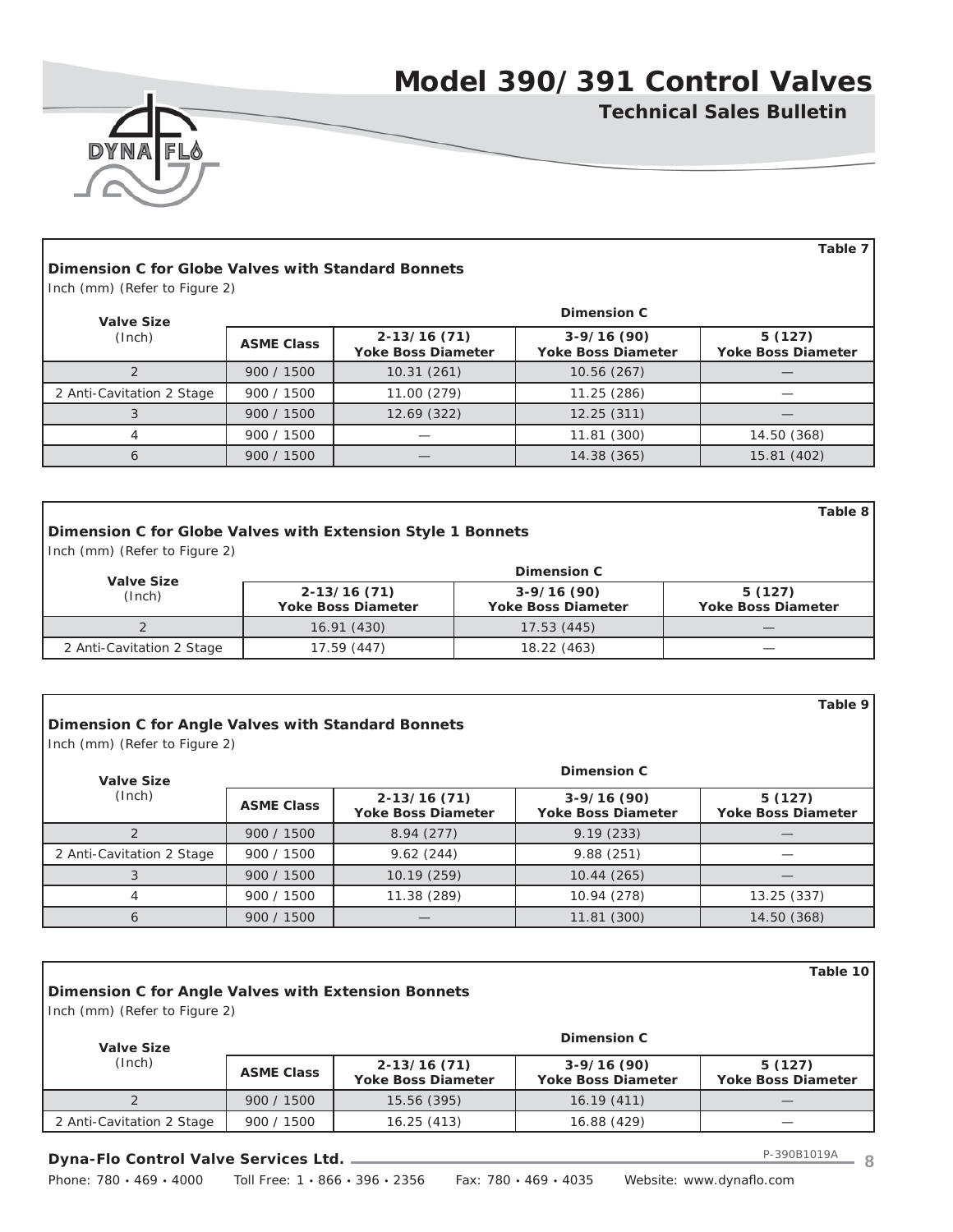**Technical Sales Bulletin**

Г

| DYNA FL <sup>&amp;</sup> |
|--------------------------|
|                          |
|                          |

|                                                                                                                                                                                  |                   |                      |             |              |              | Table 11    |  |  |  |
|----------------------------------------------------------------------------------------------------------------------------------------------------------------------------------|-------------------|----------------------|-------------|--------------|--------------|-------------|--|--|--|
| <b>Standard Angle Valve Dimensions Inches (mm)</b><br>(Refer to Figure 2) (D dimensions will vary depending on valve stem diameter and characteristics, refer to Tables 7 to 10) |                   |                      |             |              |              |             |  |  |  |
| <b>Valve Size</b>                                                                                                                                                                |                   |                      |             | D            |              |             |  |  |  |
| (Inch)                                                                                                                                                                           | <b>ASME Class</b> | <b>Actuator Size</b> | Α           | <b>DFC</b>   | <b>DFO</b>   | Е           |  |  |  |
|                                                                                                                                                                                  | 900 RF            | 2105                 | 7.00 (178)  | 39.19 (995)  | 34.66 (880)  | 16.00 (406) |  |  |  |
|                                                                                                                                                                                  | 900 RTJ           | 2105                 | 7.06 (179)  | 39.19 (995)  | 34.66 (880)  | 16.00 (406) |  |  |  |
| $\overline{2}$<br>(1/2" Stem                                                                                                                                                     | 1500 RF           | 2105                 | 7.00 (178)  | 39.19 (995)  | 34.66 (880)  | 16.00 (406) |  |  |  |
| 2-13/16" YBD)                                                                                                                                                                    | 1500 RTJ          | 2105                 | 7.06 (179)  | 39.19 (995)  | 34.66 (880)  | 16.00 (406) |  |  |  |
|                                                                                                                                                                                  | 1500 BWE          | 2105                 | 7.00 (178)  | 39.19 (995)  | 34.66 (880)  | 16.00 (406) |  |  |  |
|                                                                                                                                                                                  | 900 RF            | 2105                 | 8.88 (226)  | 40.44 (1027) | 35.91 (912)  | 16.00 (406) |  |  |  |
| 3                                                                                                                                                                                | 900 RTJ           | 2105                 | 8.94(227)   | 40.44 (1027) | 35.91 (912)  | 16.00 (406) |  |  |  |
| (1/2" Stem                                                                                                                                                                       | 1500 RF           | 2156                 | 9.25(235)   | 40.44 (1027) | 35.91 (912)  | 18.62 (473) |  |  |  |
| 2-13/16" YBD)                                                                                                                                                                    | 1500 RTJ          | 2156                 | 9.31(236)   | 40.44 (1027) | 35.91 (912)  | 18.62 (473) |  |  |  |
|                                                                                                                                                                                  | 1500 BWE          | 2156                 | 9.25(235)   | 40.44 (1027) | 35.91 (912)  | 18.62 (473) |  |  |  |
|                                                                                                                                                                                  | 900 RF            | 3156                 | 8.88 (226)  | 41.35 (1050) | 38.54 (979)  | 18.62 (473) |  |  |  |
| 3                                                                                                                                                                                | 900 RTJ           | 3156                 | 8.94 (227)  | 41.35 (1050) | 38.54 (979)  | 18.62 (473) |  |  |  |
| (3/4" Stem                                                                                                                                                                       | 1500 RF           | 3156                 | 9.25(235)   | 41.35 (1050) | 38.54 (979)  | 18.62 (473) |  |  |  |
| 3-9/16" YBD)                                                                                                                                                                     | 1500 RTJ          | 3156                 | 9.31(236)   | 41.35 (1050) | 38.54 (979)  | 18.62 (473) |  |  |  |
|                                                                                                                                                                                  | 1500 BWE          | 3156                 | 9.25(235)   | 41.35 (1050) | 38.54 (979)  | 18.62 (473) |  |  |  |
|                                                                                                                                                                                  | 900 RF            | 3156                 | 10.75 (273) | 41.85 (1063) | 39.04 (992)  | 18.62 (473) |  |  |  |
| 4                                                                                                                                                                                | 900 RTJ           | 3156                 | 10.81 (275) | 41.85 (1063) | 39.04 (992)  | 18.62 (473) |  |  |  |
| (3/4" Stem                                                                                                                                                                       | 1500 RF           | 3220                 | 10.75 (273) | 47.42 (1204) | 43.63 (1108) | 21.12 (536) |  |  |  |
| 3-9/16" YBD)                                                                                                                                                                     | 1500 RTJ          | 3220                 | 10.81 (275) | 47.42 (1204) | 43.63 (1108) | 21.12 (536) |  |  |  |
|                                                                                                                                                                                  | 1500 BWE          | 3220                 | 10.75 (273) | 47.42 (1204) | 43.63 (1108) | 21.12 (536) |  |  |  |
|                                                                                                                                                                                  | 900 RF            | 3220                 | 12.81 (325) | 48.29 (1227) | 44.50 (1130) | 21.12 (536) |  |  |  |
| 6                                                                                                                                                                                | 900 RTJ           | 3220                 | 12.88 (327) | 48.29 (1227) | 44.50 (1130) | 21.12 (536) |  |  |  |
| (3/4" Stem                                                                                                                                                                       | 1500 RF           | 3220                 | 13.88 (353) | 48.29 (1227) | 44.50 (1130) | 21.12 (536) |  |  |  |
| 3-9/16" YBD)                                                                                                                                                                     | 1500 RTJ          | 3220                 | 14.00 (356) | 48.29 (1227) | 44.50 (1130) | 21.12 (536) |  |  |  |
|                                                                                                                                                                                  | 1500 BWE          | 3220                 | 13.88 (353) | 48.29 (1227) | 44.50 (1130) | 21.12 (536) |  |  |  |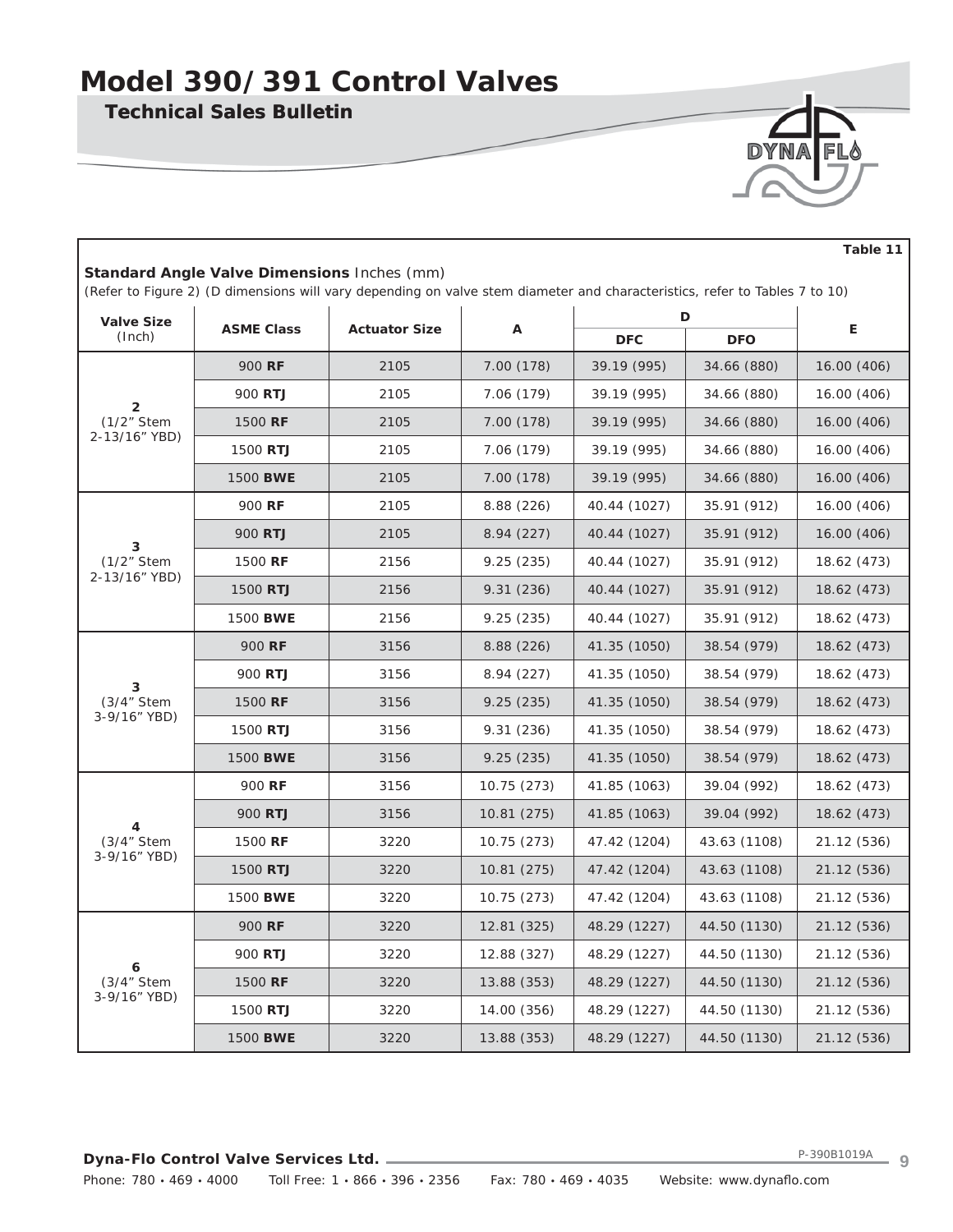

| 3" Valve - 6.88" (175 mm)                  | 6" Valve - 9.12" (232 mm) |
|--------------------------------------------|---------------------------|
| 3" Valve - 9.12" (232 mm) For DFC/DFO 3156 |                           |
|                                            |                           |

**Figure 2** *Typical Valve Assembly Diagrams*

Phone: 780 · 469 · 4000 Toll Free: 1 · 866 · 396 · 2356 Fax: 780 · 469 · 4035 Website: www.dynaflo.com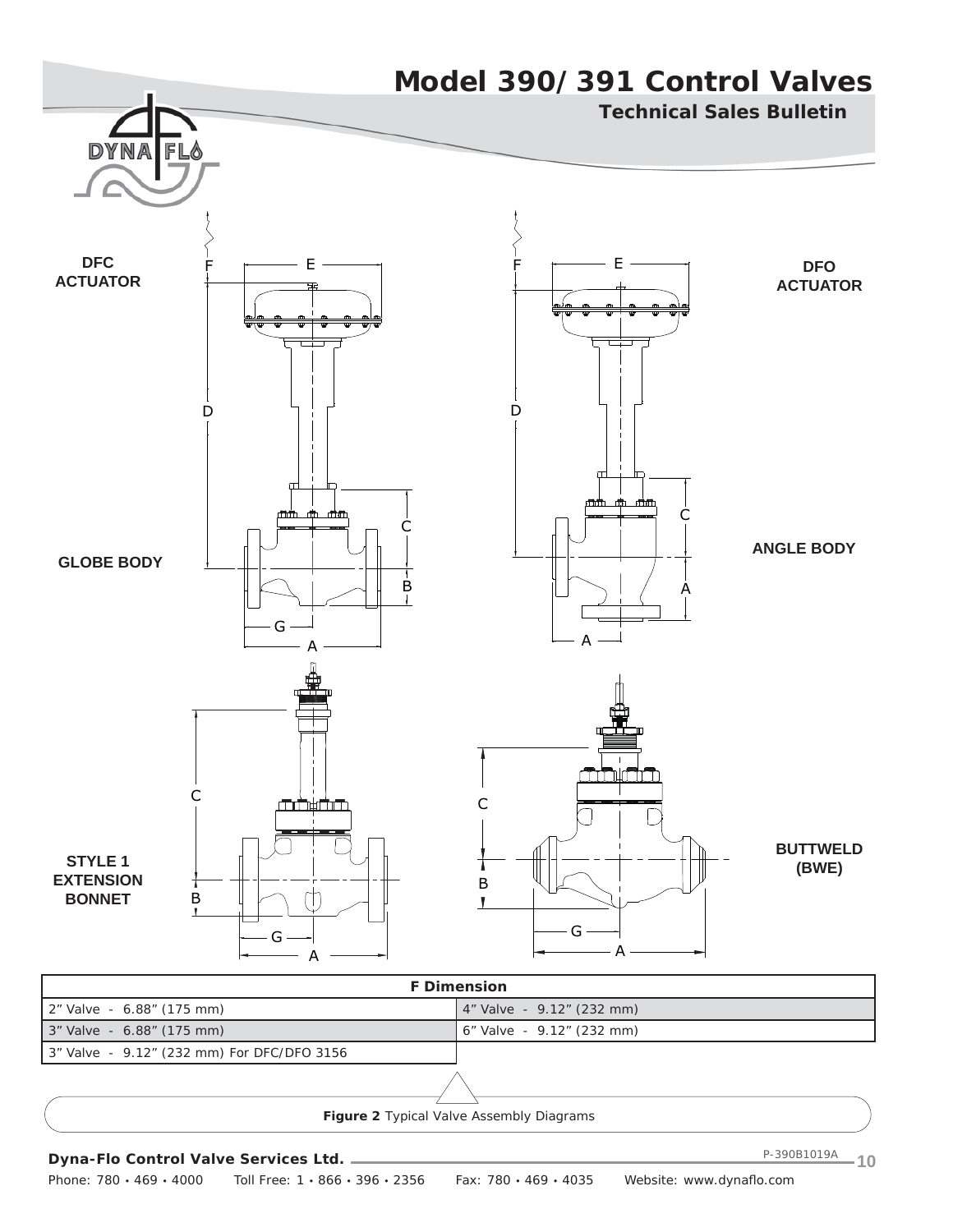

Phone: 780 · 469 · 4000 Toll Free: 1 · 866 · 396 · 2356 Fax: 780 · 469 · 4035 Website: www.dynaflo.com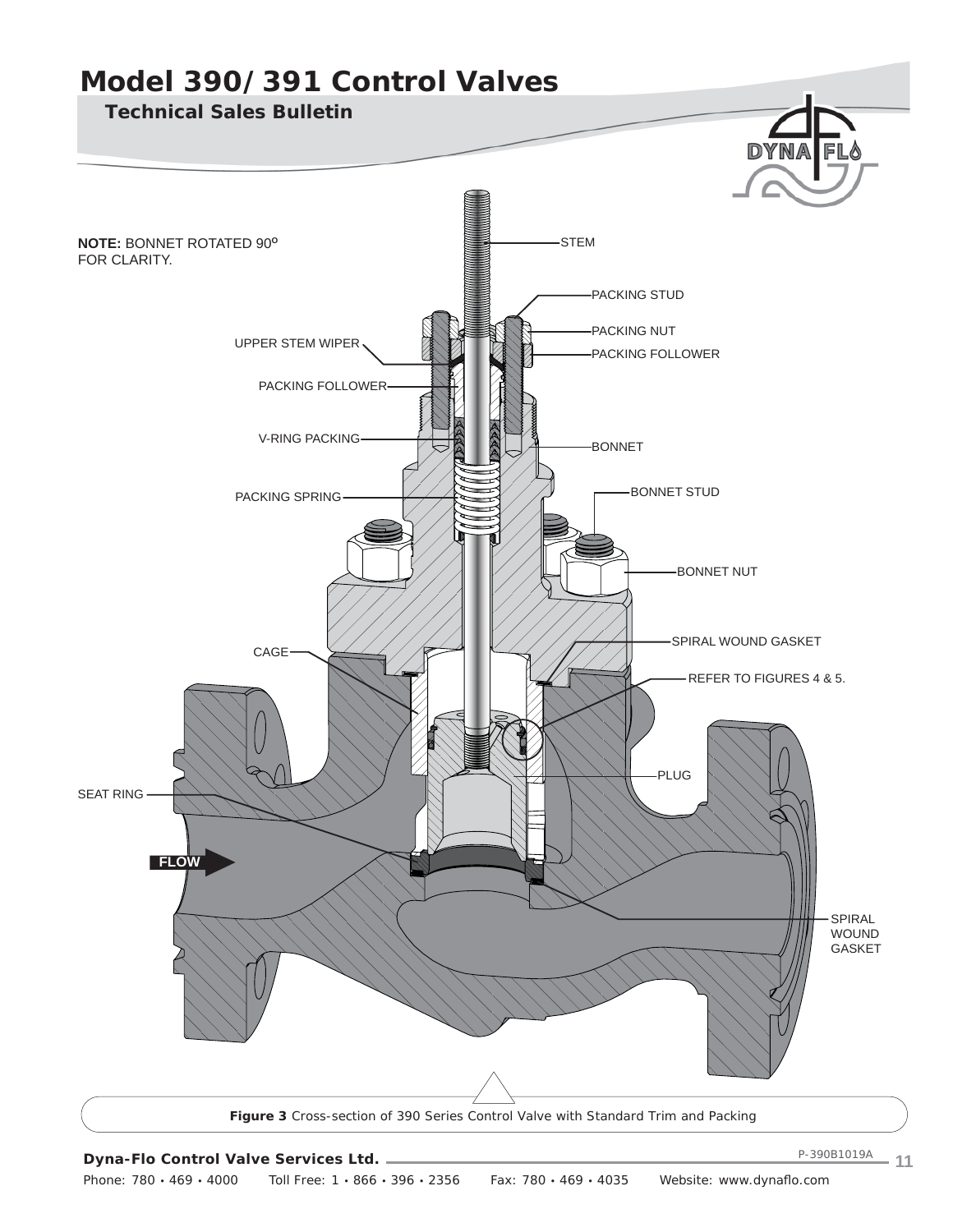## **Model 390/391 Control Valves Technical Sales Bulletin** Fl STEM  $\begin{array}{c} \fbox{F} \\ \fbox{F} \end{array}$ STEM  $\begin{array}{c}\n\hline\n\end{array}$  RETAINING RING RING BACKUP RING **BACKUP** RING ANTI-EXTRUSION RING ONE-PIECE M SPRING-LOADED SEAL RING ONE-PIECE SPRING-LOADED SEAL RING PLUG -PLUG **Figure 4** *Spring-Loaded Plug Seal Arrangement* **Figure 5** *Spring-Loaded Plug Seal with Anti-Extrusion Ring*



## **Dyna-Flo Control Valve Services Ltd.**

Phone: 780 · 469 · 4000 Toll Free: 1 · 866 · 396 · 2356 Fax: 780 · 469 · 4035 Website: www.dynaflo.com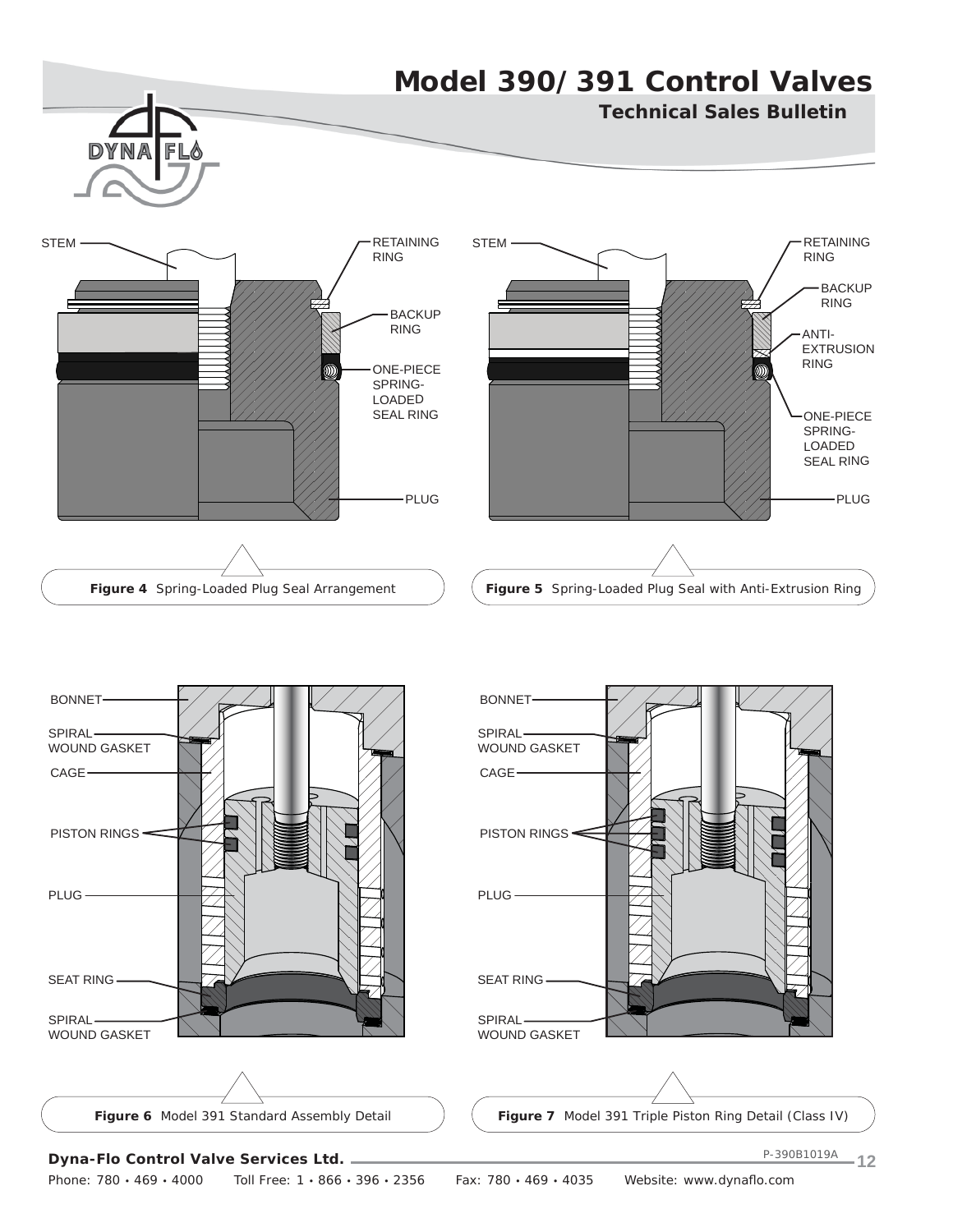#### **Model 390/391 Control Valves Technical Sales Bulletin** DYNA FL **SINGLE PTFE DOUBLE PTFE V-RING PACKING GRAPHITE PACKING V-RING PACKING** PACKING FLANGE PACKING FLANGE UPPER STEM WIPER UPPER STEM WIPER PACKING FOLLOWER PACKING FOLLOWER GRAPHITE FILAMENT PTFE V-RING PTFE V-RING GRAPHITE RIBBON PACKING SET PACKING SET GRAPHITE FILAMENT WASHER LANTERN RING ø Ø SPRING ø PTFE V-RING PACKING SET PACKING BOX RING LOWER STEM PACKING BOX RING WIPER **LIVE LOADED LIVE LOADED LIVE LOADED PTFE KALREZ® PACKING GRAPHITE PACKING PACKING** O-RING O-RING O-RING PACKING FLANGE PACKING SPRING SPRING FLANGE WASHERS WASHERS PACKING PACKING FOLLOWER FOLLOWER GUIDE BUSHING VESPEL® RING **COMPOSITE** KALREZ® RING И PACKING RING ANTI-EXTRUSION PTFE V-RING VESPEL® RING RINGS PACKING SET PACKING KALREZ® RING WASHER<sup></sup> VESPEL® RINGLAMINATE COMPOSITE SPACER PACKING RING PACKING RING LANTERN RING GUIDE BUSHING LANTERN RING ANTI-EXTRUSION PTFE V-RING RINGS PACKING SET PACKING BOX PACKING BOX LOWER STEM WIPER RING LUCH COWER STEM WIPER RING

**Figure 8** *Typical Packing Arrangements*

### **Dyna-Flo Control Valve Services Ltd.**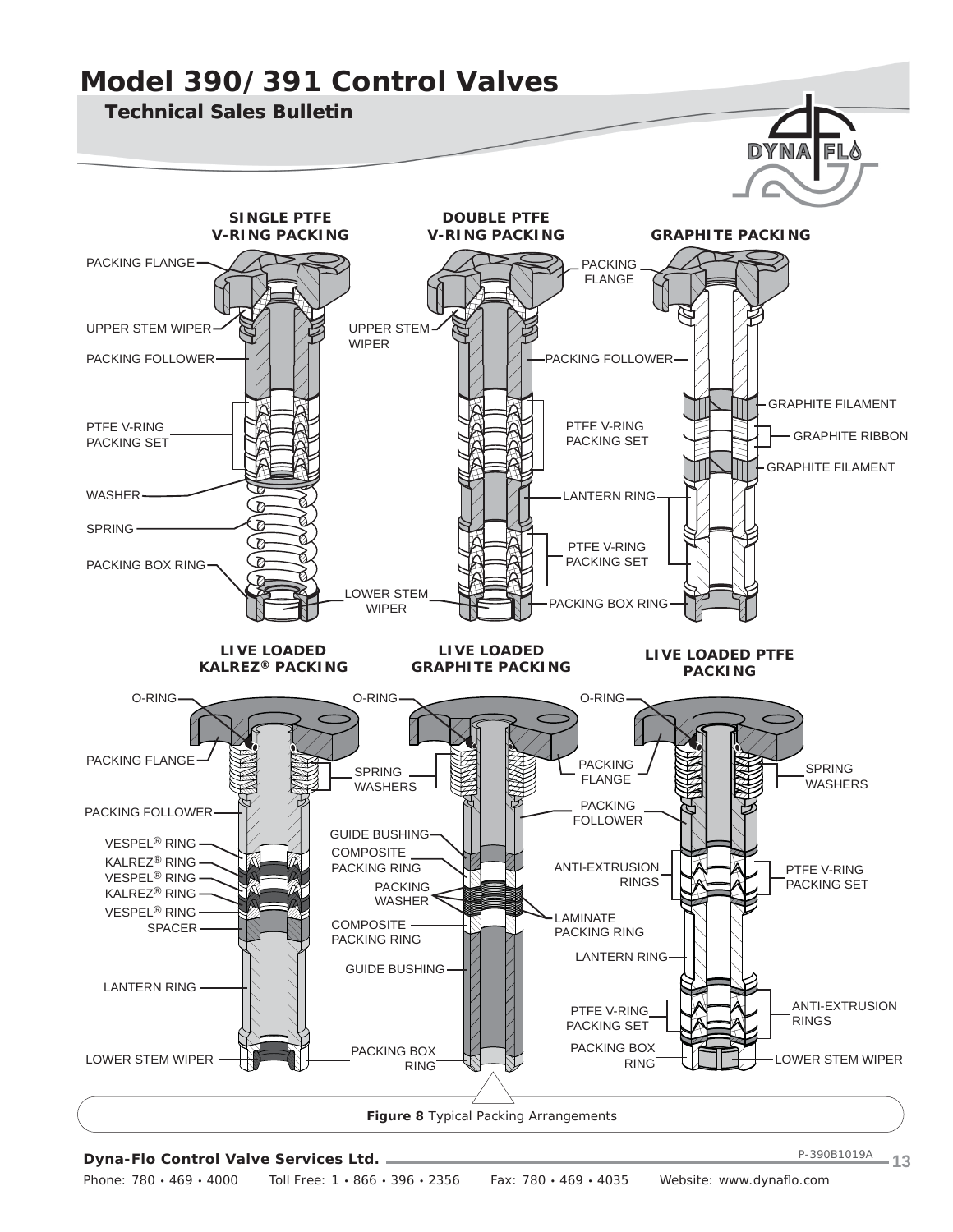**Table 12**



**Technical Sales Bulletin**

| <b>Common Valve Parts Typical Construction Materials and Temperature Limitations</b> |                       |                              |                     |                                |                     |                     |  |
|--------------------------------------------------------------------------------------|-----------------------|------------------------------|---------------------|--------------------------------|---------------------|---------------------|--|
|                                                                                      |                       | <b>Material</b>              |                     | <b>Temperature Limitations</b> |                     |                     |  |
|                                                                                      | Part                  |                              | Min. <sup>o</sup> F | Max. <sup>o</sup> F            | Min. <sup>o</sup> C | Max. <sup>o</sup> C |  |
| Valve Stem                                                                           |                       | S20910                       | NLF <sup>(3)</sup>  | NLF <sup>(3)</sup>             | NLF <sup>(3)</sup>  | NLF <sup>(3)</sup>  |  |
| Spring-Loaded                                                                        | Backup Ring           | S31600/S31603 Dual Grade     | NLF <sup>(3)</sup>  | NLF <sup>(3)</sup>             | NLF <sup>(3)</sup>  | NLF <sup>(3)</sup>  |  |
| (Three-Piece)<br>Valve Plug Seal <sup>(1)</sup>                                      | Seal Ring             | Carbon-filled PTFE / Elgiloy | $-100$              | 450                            | $-73$               | 232                 |  |
| (390 Only)                                                                           | <b>Retaining Ring</b> | S31600                       | NLF <sup>(3)</sup>  | NLF <sup>(3)</sup>             | NLF <sup>(3)</sup>  | NLF <sup>(3)</sup>  |  |
| Spring-Loaded                                                                        | Anti-Extrusion Ring   | PolyEtherEtherKetone (PEEK)  | NLF <sup>(3)</sup>  | NLF <sup>(3)</sup>             | NLF <sup>(3)</sup>  | NLF <sup>(3)</sup>  |  |
| (Three-Piece)<br>Valve Plug Seal                                                     | Backup Ring           | S31600/S31603 Dual Grade     | NLF <sup>(3)</sup>  | NLF <sup>(3)</sup>             | NLF <sup>(3)</sup>  | NLF <sup>(3)</sup>  |  |
| with<br>Anti-Extrusion Rings <sup>(2)</sup>                                          | Seal Ring             | Carbon-filled PTFE / Elgiloy | $-100$              | 600                            | $-73$               | 316                 |  |
| (390 Only)                                                                           | <b>Retaining Ring</b> | S31600                       | NLF <sup>(3)</sup>  | NLF <sup>(3)</sup>             | NLF <sup>(3)</sup>  | NLF <sup>(3)</sup>  |  |
| Piston Ring (391 Only)                                                               |                       | Graphite                     | $-50$               | NLF <sup>(4)</sup>             | $-46$               | NLF <sup>(4)</sup>  |  |
| <b>Spiral Wound Gaskets</b>                                                          |                       | N06600 / Graphite            | $-325$              | 800                            | $-198$              | 427                 |  |
|                                                                                      |                       | PTFE V-Ring                  | -50                 | 450                            | $-46$               | 232                 |  |
| Packing                                                                              |                       | Graphite (Ribbon/Filament)   | $-325$              | $1000^{(5)}$                   | $-198$              | 537 <sup>(5)</sup>  |  |
| Packing Follower / Lantern Ring / Packing Box Ring                                   |                       | S31600/S31603 Dual Grade     | NLF <sup>(3)</sup>  | NLF <sup>(3)</sup>             | NLF <sup>(3)</sup>  | NLF <sup>(3)</sup>  |  |
| Packing Spring                                                                       |                       | S30400                       | NLF <sup>(3)</sup>  | NLF <sup>(3)</sup>             | NLF <sup>(3)</sup>  | NLF <sup>(3)</sup>  |  |
| Packing Stud                                                                         |                       | B8M                          | NLF <sup>(3)</sup>  | NLF <sup>(3)</sup>             | NLF <sup>(3)</sup>  | NLF <sup>(3)</sup>  |  |
| Packing Nut                                                                          |                       | 8M                           | NLF <sup>(3)</sup>  | NLF <sup>(3)</sup>             | NLF <sup>(3)</sup>  | NLF <sup>(3)</sup>  |  |

**NOTES:**

**1** - Standard for 2 to 6 inch 390 valves.

**2** - Optional for 390 valves to allow for a maximum temperature limitation of 600**O**F (316**O**C) for non-oxidizing service, and 500**O**F (260**O**C) for oxidizing service.

**3** - NLF - This Material is Not A Limiting Factor. For the temperature limitation refer to the valve body material temperature limit.

**4** - Oxidizing service limited to 1000**O**F (538**O**C).

**5** - Oxidizing service limited to 700**O**F (371**O**C).

**Dyna-Flo Control Valve Services Ltd.**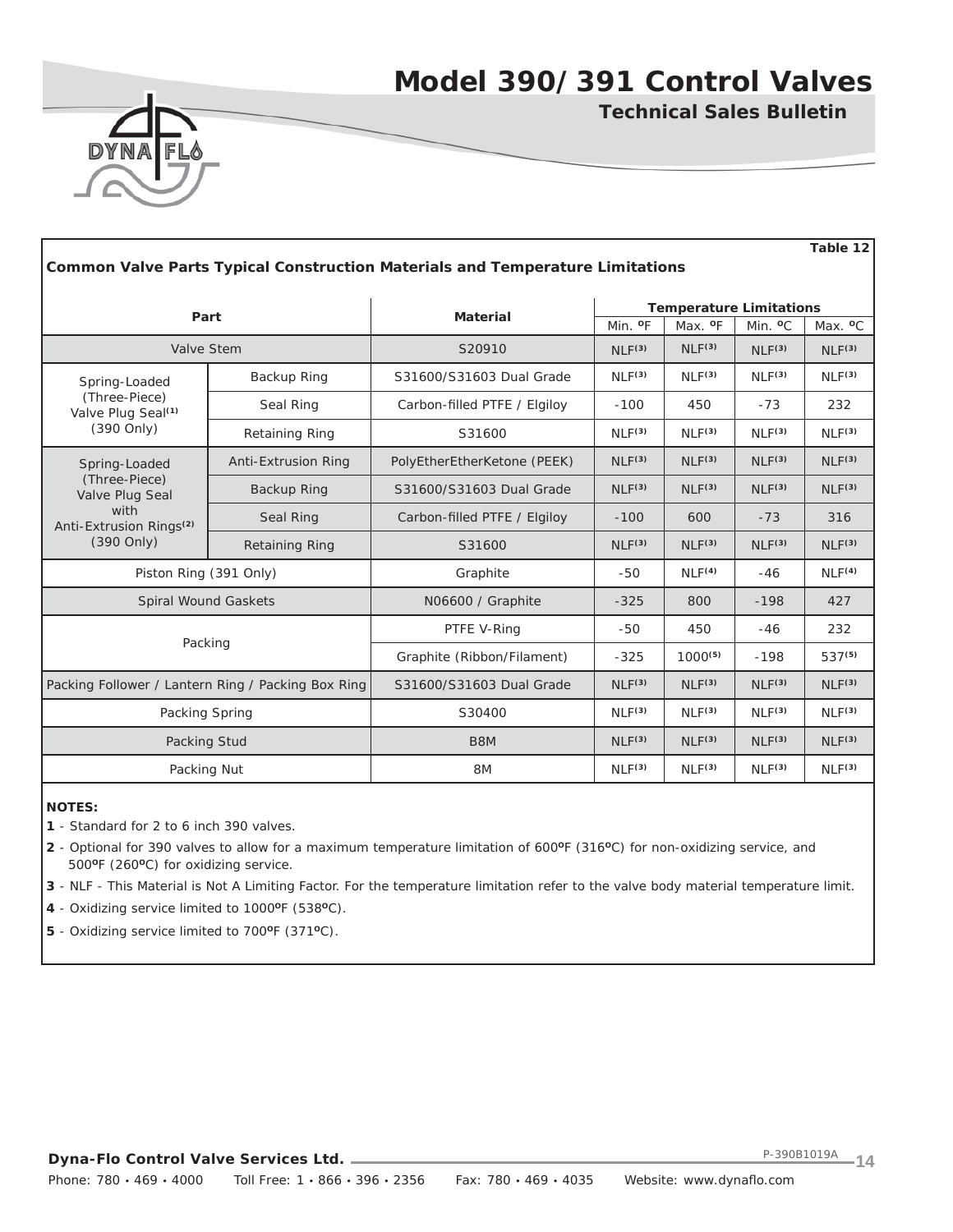**Technical Sales Bulletin**

| DYNA | I FLO |
|------|-------|
|      |       |
|      |       |

| <b>Body to Bonnet Bolting Temperature Limitations</b> |                   |                                                                     |                     |                     |                                | Table 13            |
|-------------------------------------------------------|-------------------|---------------------------------------------------------------------|---------------------|---------------------|--------------------------------|---------------------|
|                                                       |                   | Bolt/Nut                                                            |                     |                     | <b>Temperature Limitations</b> |                     |
| <b>Body Material</b>                                  | <b>ASME Class</b> | Material                                                            | Min. <sup>o</sup> F | Max. <sup>o</sup> F | Min. <sup>o</sup> C            | Max. <sup>o</sup> C |
| LCC                                                   | 900/1500          | $B7/2H^{(1)(2)}$                                                    | $-50$               | 650                 | $-46$                          | 343                 |
|                                                       |                   | B7M/2HM(3)                                                          | -50                 | 650                 | -46                            | 343                 |
|                                                       |                   | $B7/2H^{(1)(2)}$                                                    | $-20$               | 800                 | $-29$                          | 427                 |
| WCC/WC9                                               | 900/1500          | B7M/2HM(3)                                                          | $-20$               | 800                 | $-29$                          | 427                 |
|                                                       |                   | B7 Fluorokote #1 /<br>2H Fluorokote #1<br>(Standard) <sup>(2)</sup> | -50                 | 500                 | $-46$                          | 260                 |
| CF8M                                                  | 900/1500          | B8M/8M <sup>(2)</sup>                                               | $-325$              | 800                 | $-198$                         | 427                 |
|                                                       |                   | B7M Fluorokote #1/<br>2HM Fluorokote $#1(3)$                        | -50                 | 500                 | -46                            | 260                 |

### **NOTES:**

- **1** Standard non-NACE option.
- **2**  NACE MR0175/ISO15156 Non-Exposed Bolting option (Bolting that is not directly exposed to sour environments and is not to be buried, insulated, equipped with flange protectors, or otherwise denied direct atmospheric exposure).
- **3** NACE MR0175/ISO15156 Exposed Bolting option (Bolting that will be exposed directly to the sour environment or that will be buried, insulated, equipped with flange protectors, or otherwise denied direct atmospheric exposure).

|                                           |             |                                       |                                 | Table 14                                                           |
|-------------------------------------------|-------------|---------------------------------------|---------------------------------|--------------------------------------------------------------------|
| <b>Valve Plug</b>                         | <b>Stem</b> | Cage                                  | <b>Seat Ring</b>                | Service                                                            |
| S41600 HT                                 | S20910      | S17400 H900                           | S41600 HT                       | Standard / Non-corrosive /<br>High Temp                            |
| $S31600^{(1)}/$<br>ALLOY 6 Seat and Guide | S20910      | S17400 DH1150                         | S31600 <sup>(1)</sup> / ALLOY 6 | Corrosive / NACE <sup>(3)</sup><br><b>High Temperature</b>         |
| $S31600^{(1)}/$<br>ALLOY 6 Seat and Guide | S20910      | $S31600^{(1)}/$<br>ENC <sup>(2)</sup> | S31600 <sup>(1)</sup> / ALLOY 6 | General / Mild Corrosive                                           |
| S44004 HT                                 | S20910      | S17400 H900                           | S44004 HT                       | Standard / Non-corrosive /<br>Tight Shut off                       |
|                                           |             |                                       |                                 | Trim Options (Refer to Figure 9 for Pressure / Temperature Limits) |

### **NOTE:**

**1** - All S31600 barstock is dual grade S31600/S31603 (316/316L).

**2** - ENC = Electroless Nickel Coating.

**3** - Metal trim parts compatible with NACE MR0175/ISO 15156. Environmental restrictions may apply.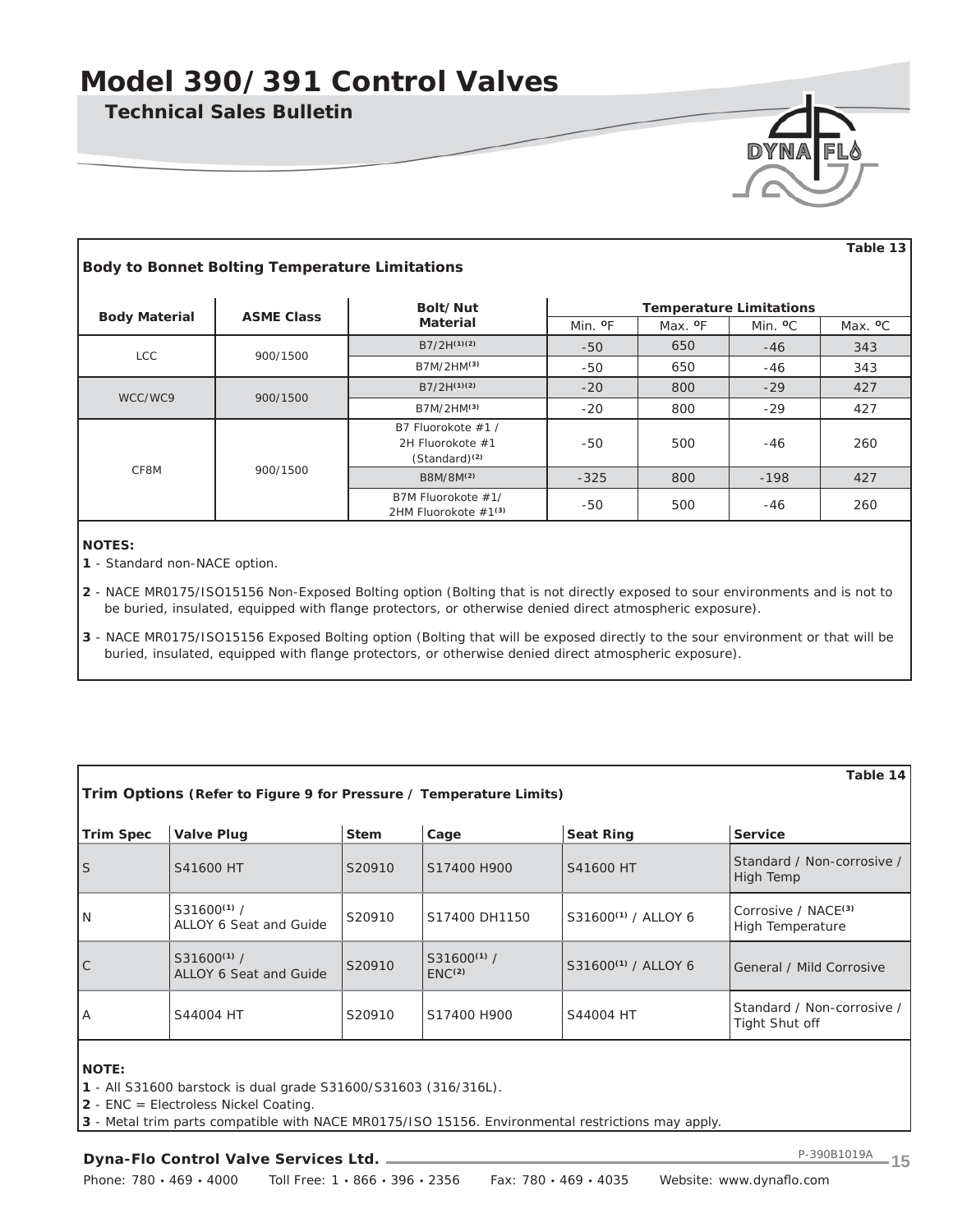

**Technical Sales Bulletin**

|                      |                                                                                                                                                              |                     |                     |                                | Table 15            |
|----------------------|--------------------------------------------------------------------------------------------------------------------------------------------------------------|---------------------|---------------------|--------------------------------|---------------------|
|                      | Valve Body/Trim Option Temperature Limitations (Refer to Figure 9 for Pressure/Temperature limits)<br>Refer to Tables 9, 10, & 11 of other limiting factors. |                     |                     |                                |                     |
| <b>Body Material</b> | <b>Trim Designation</b>                                                                                                                                      |                     |                     | <b>Temperature Limitations</b> |                     |
|                      |                                                                                                                                                              | Min. <sup>o</sup> F | Max. <sup>o</sup> F | Min. <sup>o</sup> C            | Max. <sup>o</sup> C |
| <b>LCC</b>           | S, A                                                                                                                                                         | $-20$               | 650                 | $-29$                          | 343                 |
|                      | N                                                                                                                                                            | -50                 | 650                 | $-46$                          | 343                 |
|                      | $\overline{A}$                                                                                                                                               | $-20$               | $450^{(1)}$         | $-29$                          | $232^{(1)}$         |
| CF8M                 | $\mathsf C$                                                                                                                                                  | $-50$               | 450                 | $-46$                          | 232                 |
|                      | $\mathsf{N}$                                                                                                                                                 | $-50$               | $600^{(1)}$         | $-46$                          | $316^{(1)}$         |
|                      | S, A                                                                                                                                                         | $-20$               | $650^{(1)}$         | $-29$                          | $343^{(1)}$         |
| <b>WCC</b>           | $\mathsf{N}$                                                                                                                                                 | $-20$               | 800                 | $-29$                          | 427                 |
|                      | S, A                                                                                                                                                         | $-20$               | $650^{(1)}$         | $-29$                          | $343^{(1)}$         |
| WC9                  | $\mathsf{N}$                                                                                                                                                 | $-20$               | 800                 | $-29$                          | 427                 |

### **NOTES:**

**1** - Trim temperature limitations can be extended to 800°F (427°C) when used in 2 inch size valve bodies.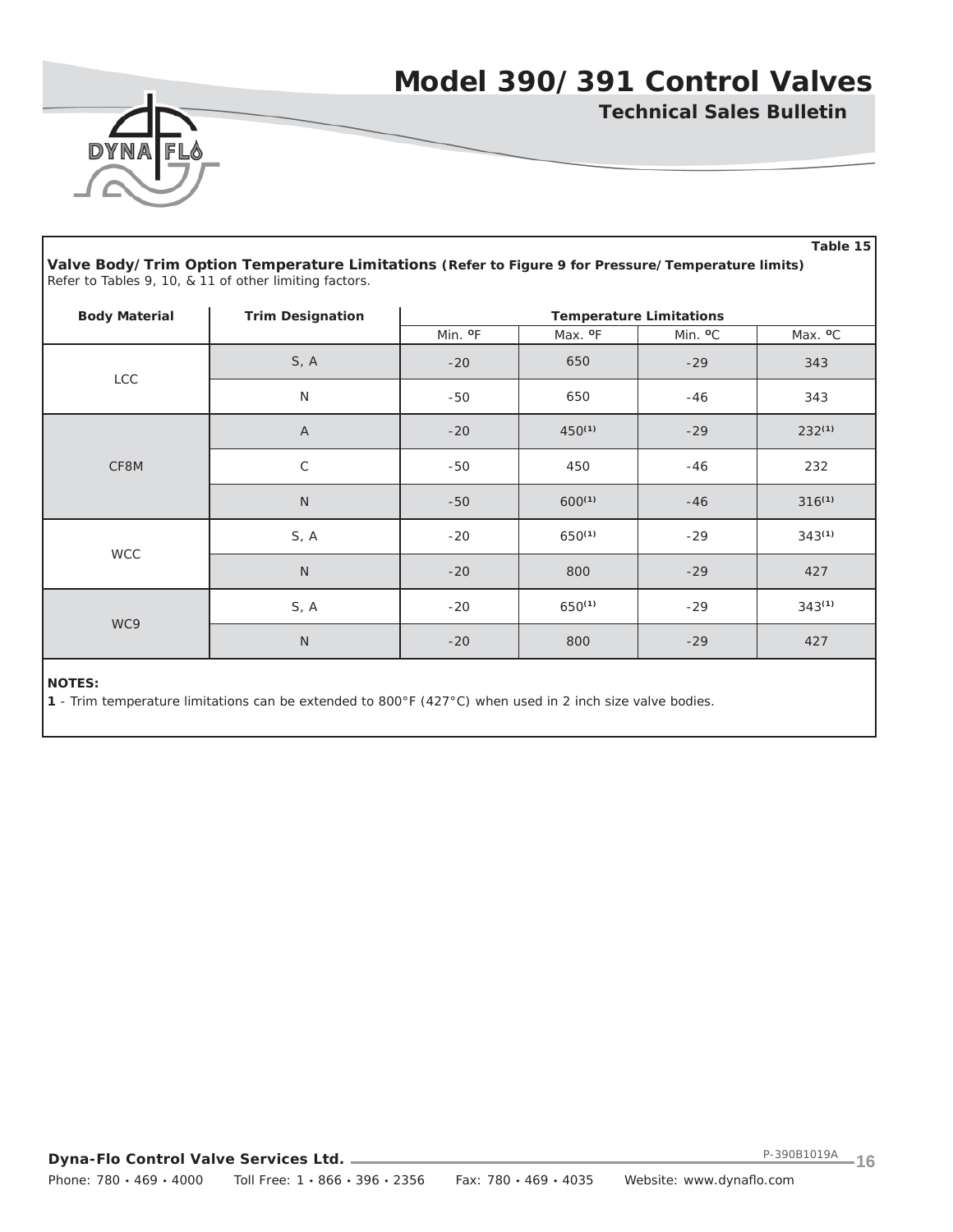**400 600**

**Technical Sales Bulletin**

**200**

**0 100 300 500**

TEMPERATURE (**o**C)

**6000**

**-40**

**5000**

**4000**

**3000**

**PRESSURE DROP (Psi)**

PRESSURE DROP (Psi)

**2000**

**1000**

**0 -40**





**200 400 600 800 1000**

**1200**

**0**

**5,000**

**10,000**

**20,000**

**25,000**

**30,000 35,000**

**15,000**

**40,000**

**45,000**





**Figure 9** *Trim Material Pressure / Temperature Limitations*

### **Dyna-Flo Control Valve Services Ltd.**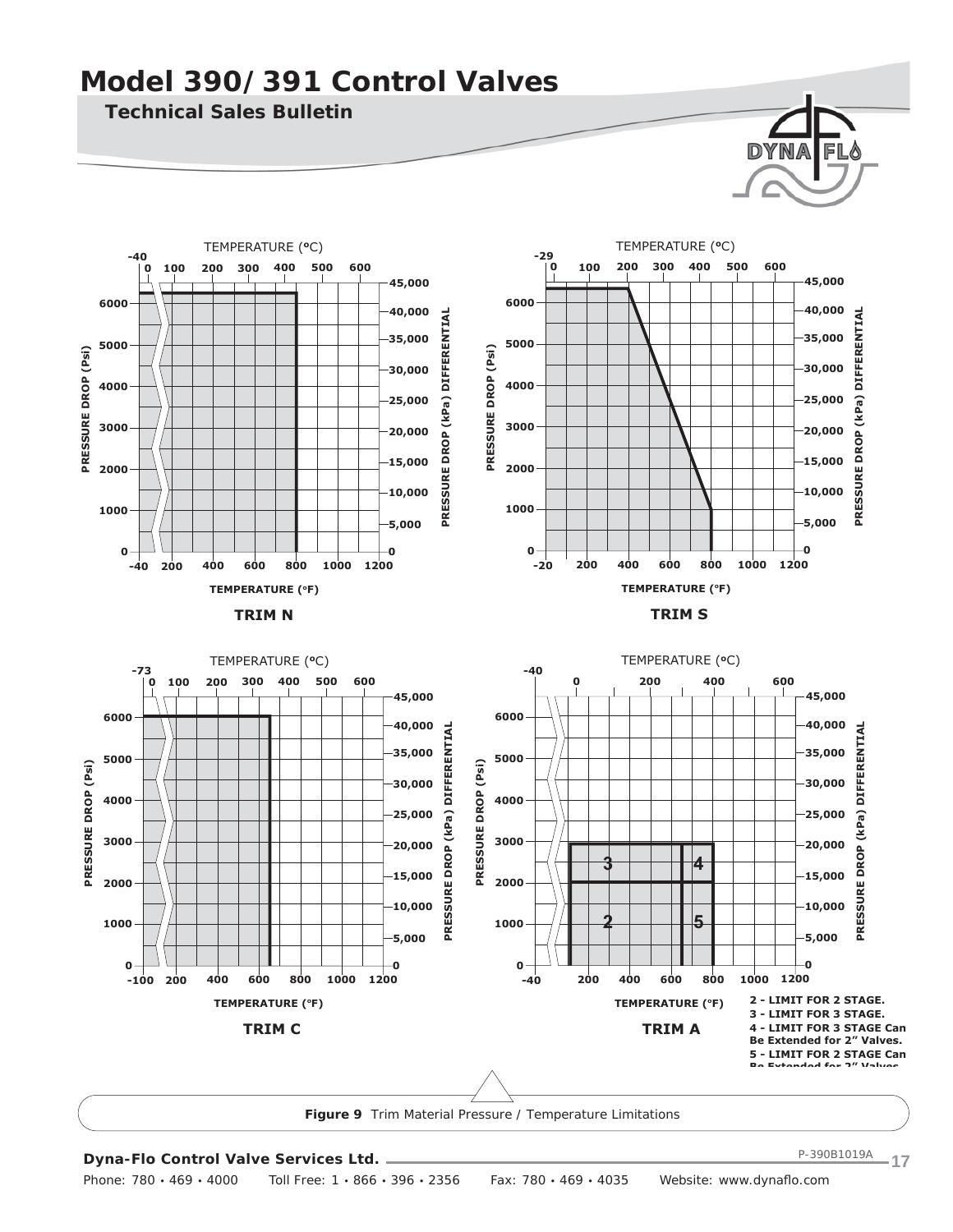

**Technical Sales Bulletin**

**Table 16**

| <b>Maximum Sizing Coefficients</b> |  |
|------------------------------------|--|
| Equal Percentage Characteristic    |  |
| <b>Globe Body Valve</b>            |  |
| <b>Flow Down</b>                   |  |

| <b>Valve Size</b> | Port                                                                        | Travel         | Coefficient | <b>Percentage of Valve Travel</b> |  |  |  |  |  |
|-------------------|-----------------------------------------------------------------------------|----------------|-------------|-----------------------------------|--|--|--|--|--|
| Inches            | Inches (mm)                                                                 | Inches (mm)    |             | 100%                              |  |  |  |  |  |
| $\overline{2}$    | $1-7/8$ $(47.6)$                                                            | $1-1/8(28.6)$  | $C_V$       | 41.0                              |  |  |  |  |  |
| 3                 | $2 - 7/8$ (73)                                                              | $1-1/2$ (38.1) | $C_V$       | 92.5                              |  |  |  |  |  |
| 4                 | $3-5/8(92.1)$                                                               | $1-1/2$ (38.1) | $C_V$       | 164                               |  |  |  |  |  |
| 6                 | $5-3/8$ (136.5)                                                             | $2-1/2(63.5)$  | $C_V$       | 319                               |  |  |  |  |  |
|                   | <b>NOTE:</b> For full list of sizing coefficients refer to document P-CVSM. |                |             |                                   |  |  |  |  |  |

| <b>Maximum Sizing Coefficients</b><br><b>Equal Percentage Characteristic</b><br><b>Angle Body Valve</b><br><b>Flow Down</b> |                                                                                            |                |             | Table 17                          |
|-----------------------------------------------------------------------------------------------------------------------------|--------------------------------------------------------------------------------------------|----------------|-------------|-----------------------------------|
| <b>Valve Size</b>                                                                                                           | Port                                                                                       | <b>Travel</b>  | Coefficient | <b>Percentage of Valve Travel</b> |
| Inches                                                                                                                      | Inches (mm)                                                                                | Inches (mm)    |             | 100%                              |
| $\overline{2}$                                                                                                              | $1-7/8$ $(47.6)$                                                                           | $1-1/8$ (28.6) | $C_V$       | 48.8                              |
|                                                                                                                             | <b>NOTE:</b> For full list of sizing coefficients contact Dyna-Flo Control Valve Services. |                |             |                                   |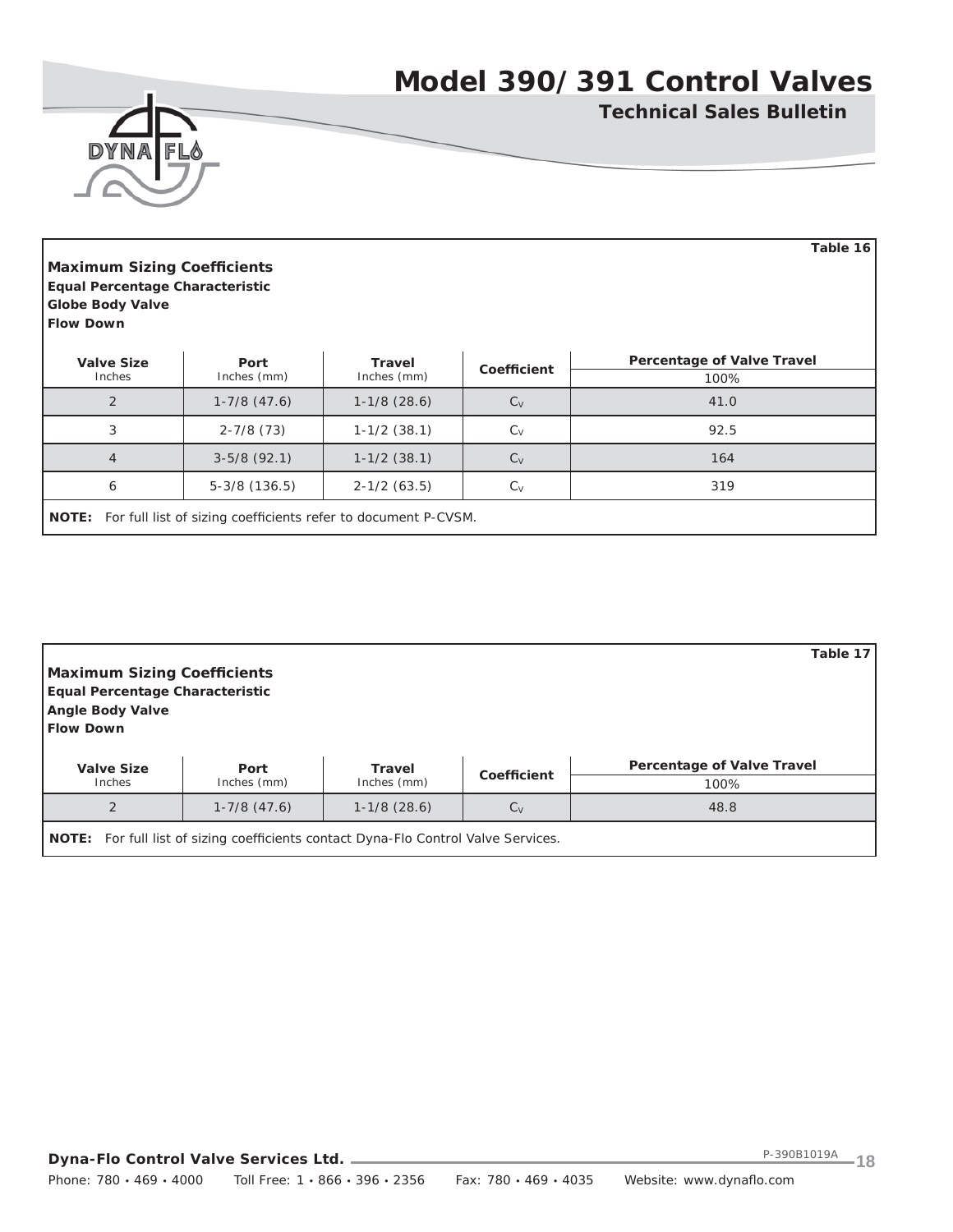**Technical Sales Bulletin**

### *Our Commitment to Quality*

Dyna-Flo is committed to continuous improvement. While all efforts have been made to ensure the accuracy of the content in this document, modifications or improvements to the information, specifications, and designs may occur at any time without notice. This document was published for informational purposes only, and does not express or imply suitability, a warranty, or guarantee regarding the products or services described herein or their use or applicability.

Neither Dyna-Flo Control Valve Services Ltd., nor any of their affiliated entities assumes responsibility for the selection, use and maintenance of any product. Responsibility for selection, use and maintenance of any product remains with the purchaser and end-user.